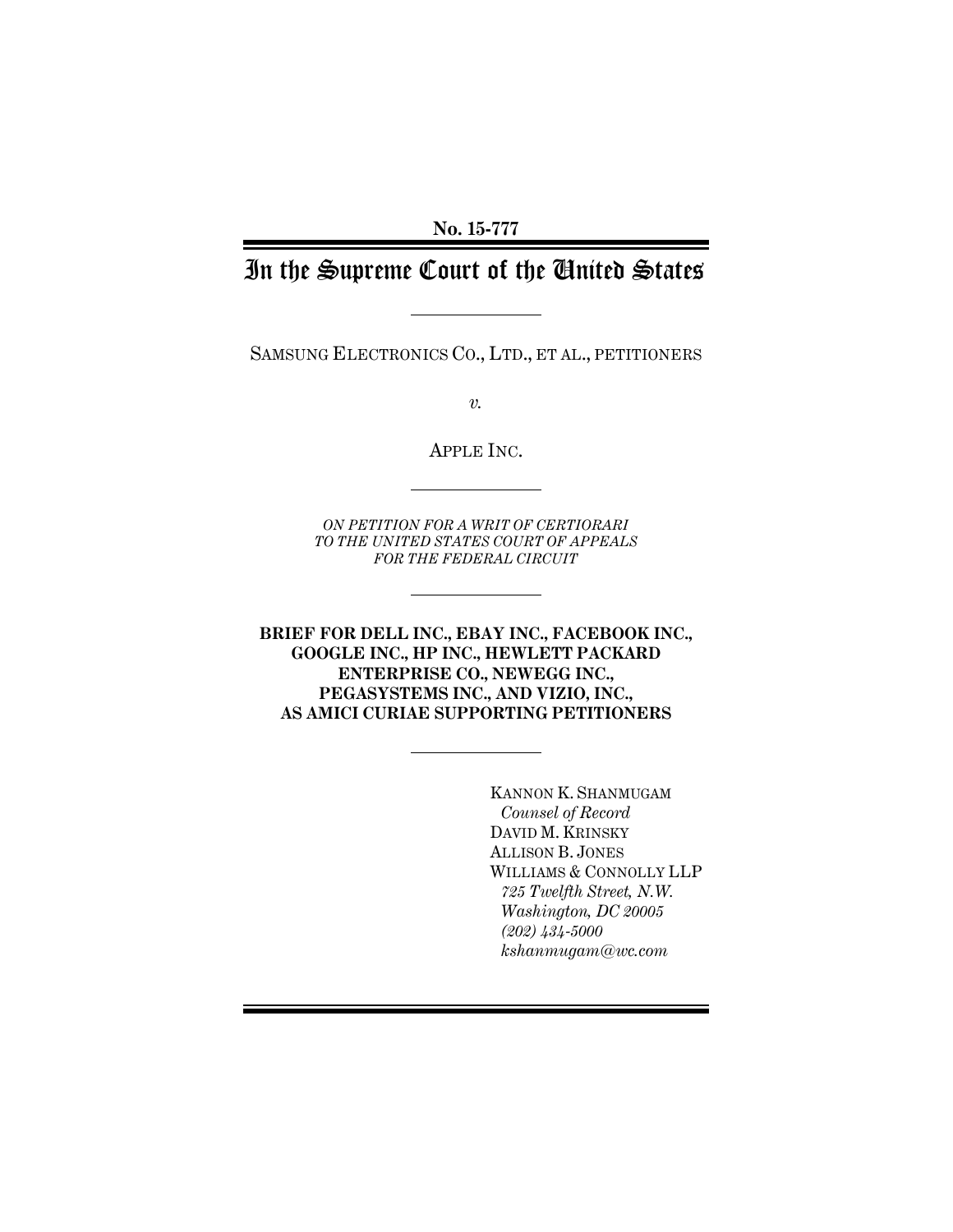# **TABLE OF CONTENTS**

| Page                                                                                                         |
|--------------------------------------------------------------------------------------------------------------|
|                                                                                                              |
|                                                                                                              |
|                                                                                                              |
| The Federal Circuit's decision is erroneous and out of<br>$\mathbf{I}$                                       |
| A. Modern technological products are highly complex<br>and consist of numerous components and software       |
| B. Section 289 envisions awarding total profit only on                                                       |
| II. A narrow interpretation of the phrase 'article of<br>manufacture' best serves the purpose of Section 289 |
| A. A narrow interpretation of 'article of manufacture'                                                       |
| B. A narrow interpretation of 'article of manufacture'                                                       |
|                                                                                                              |

# **TABLE OF AUTHORITIES**

Page

| Cases:                                       |  |
|----------------------------------------------|--|
| Bergstrom v. Sears, Roebuck & Co.,           |  |
|                                              |  |
| Bush & Lane Piano Co. v. Becker Bros.,       |  |
|                                              |  |
| Bush & Lane Piano Co. v. Becker Bros.,       |  |
|                                              |  |
| Catalina Lighting, Inc. v. Lamps Plus, Inc., |  |
|                                              |  |
| Commil USA, LLC v. Cisco Systems, Inc.,      |  |
|                                              |  |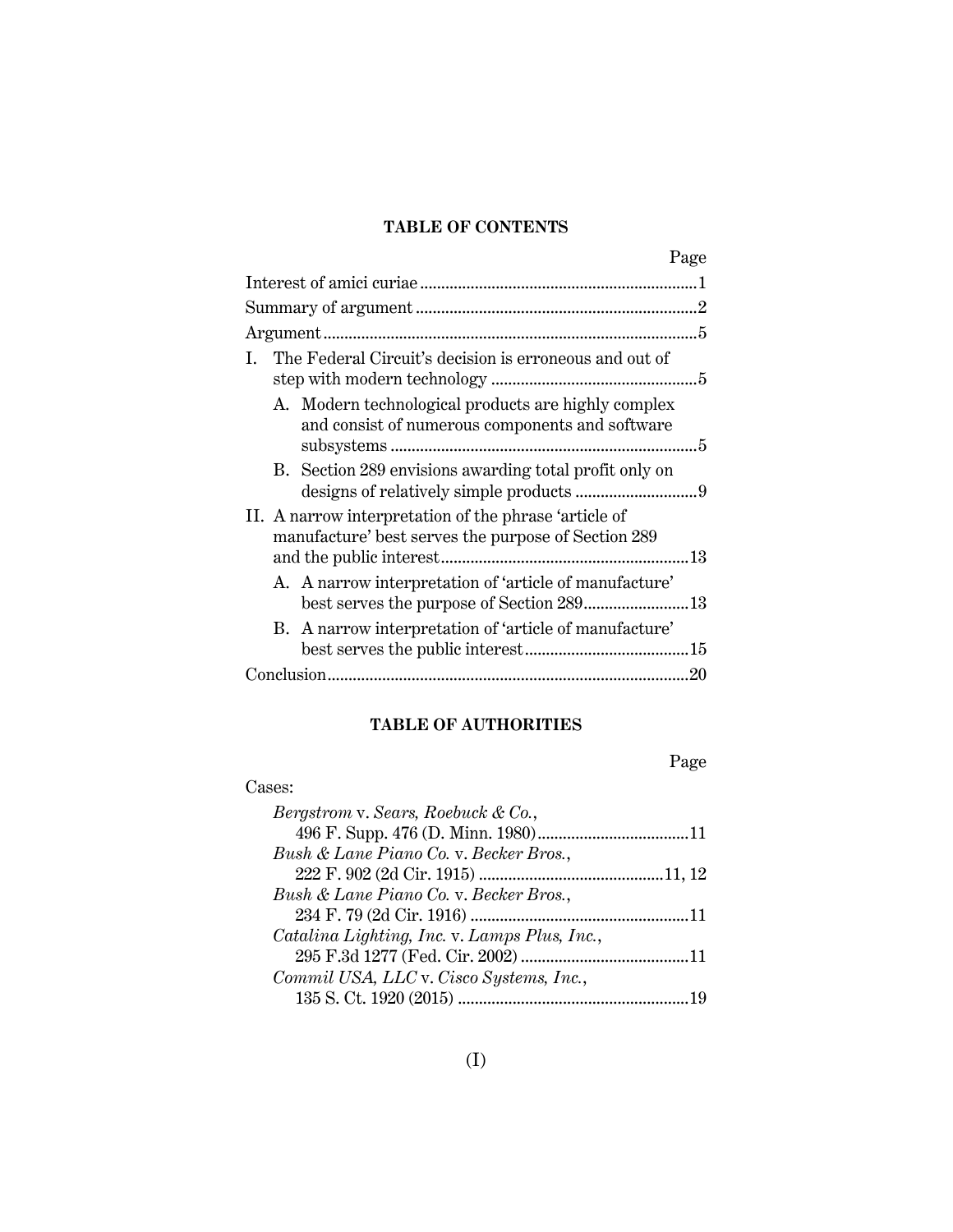| Cases-continued:                                    |
|-----------------------------------------------------|
|                                                     |
| Dobson v. Hartford Carpet Co., 114 U.S. 439 (1885)9 |
| eBay Inc. v. Mercexchange, L.L.C.,                  |
|                                                     |
| Gorham Co. v. White, 81 U.S. 511 (1871)11           |
| Henry Hanger & Display Fixture Corp.                |
| v. Sel-O-Rak Corp., 270 F.2d 635 (5th Cir. 1959) 11 |
| Intellectual Capital Consulting, Ltd. v. Hyundai    |
| Motor Co., Civ. No. 15-917 (E.D. Tex.)17            |
| LaserDynamics, Inc. v. Quanta Computer, Inc.,       |
|                                                     |
| Rite-Hite Corp. v. Kelley Co.,                      |
|                                                     |
| Schnadig Corp. v. Gaines Manufacturing Co.,         |
|                                                     |
| Uniloc USA, Inc. v. Microsoft Corp.,                |
|                                                     |
| Young v. Grand Rapids Refrigerator Co.,             |
|                                                     |
| Statutes:                                           |
|                                                     |
|                                                     |
| Miscellaneous:                                      |
| James Bessen, The Evidence Is In: Patent Trolls     |
| Do Hurt Innovation, Harvard Business Review         |
|                                                     |
|                                                     |
| Braden Cox & Steve DelBianco, Consumer Demand       |
| Drives Innovation and Integration in Desktop        |
| Computing, Ass'n for Competitive Technology         |
| $\rm (June~2007) < http://goo.gl/4ocATn>0$          |
| The Different Parts of a Laptop Computer,           |
| ZKarlo Laptop Parts Blog (June 15, 2011)            |
|                                                     |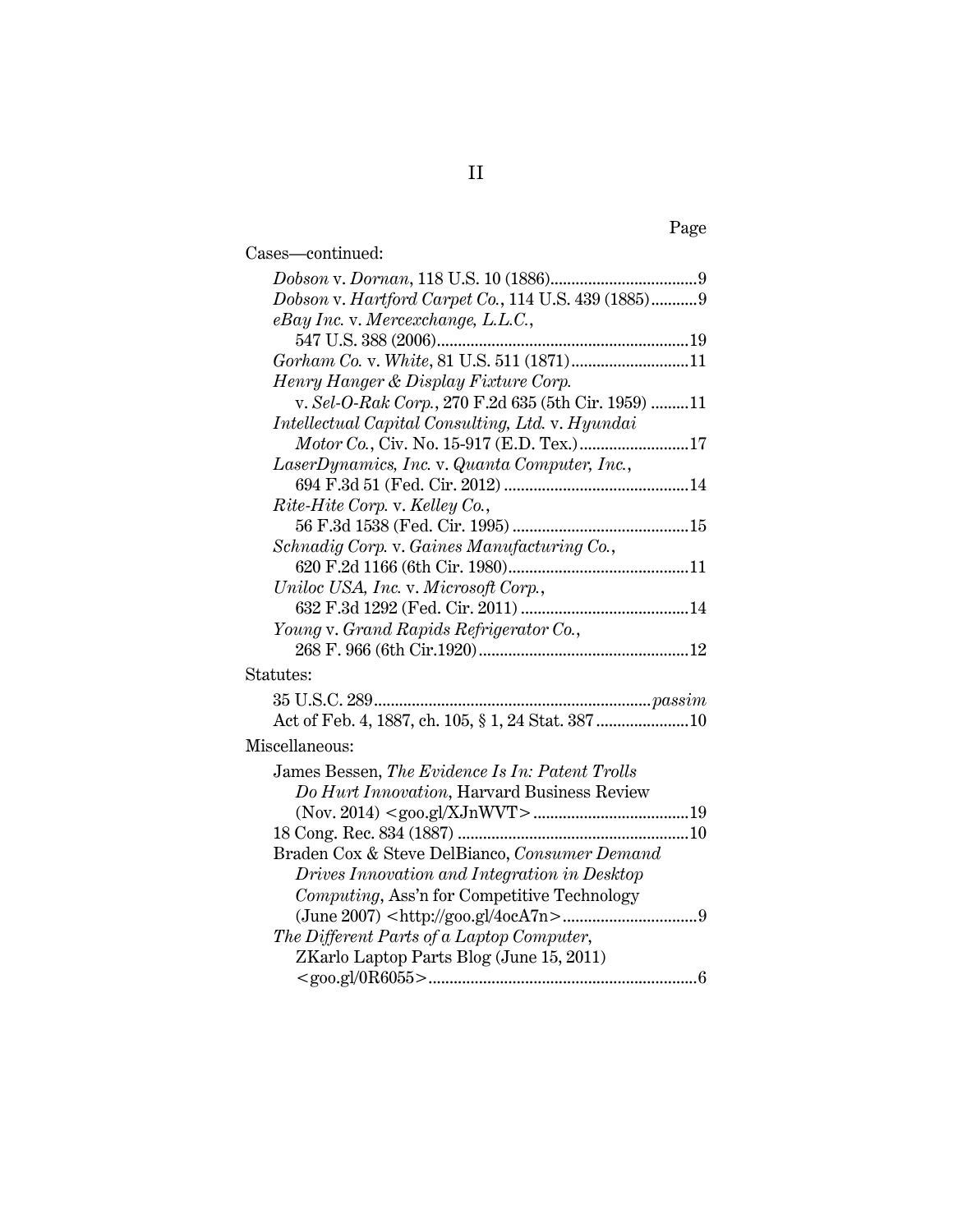# Page

| Miscellaneous-continued:                                                                                    |
|-------------------------------------------------------------------------------------------------------------|
| Federal Trade Commission, The Evolving IP                                                                   |
|                                                                                                             |
| H.R. Rep. No. 1966, 49th Cong., 2d Sess. (1886) 10                                                          |
| Brian C. Howard, Lex Machina, 2014 Patent                                                                   |
| Litigation Year in Review (2015)                                                                            |
|                                                                                                             |
| Peter Lee & Madhavi Sunder,                                                                                 |
| Design Patents: Law Without Design,                                                                         |
| 17 Stan. Tech. L. Rev. 277 (2013)<br>17                                                                     |
| Letter from Samuel K. Giles, Managing Director of                                                           |
| Intellectual Capital Consulting, Ltd., to Gregory                                                           |
| Lee, Samsung Telecommunications America,                                                                    |
|                                                                                                             |
| David M. Marcus & Shawn K. Leppo, Welcome                                                                   |
| Fallout from the Smartphone Wars: Federal                                                                   |
| Circuit Embraces Strong Protection of Design                                                                |
| Patents, Metropolitan Corporate Counsel                                                                     |
|                                                                                                             |
| V. Aslihan Nasir et al., Factors Influencing                                                                |
| Consumers' Laptop Purchases,                                                                                |
| Sixth Global Conference on Business and                                                                     |
| Economics (Oct. 15-17, 2006) <goo.gl nhi9ou=""> 8</goo.gl>                                                  |
| Sal Nuzzo, Florida Entrepreneurs Should Be                                                                  |
| Spared Design-Patent Follies: State Viewpoint,                                                              |
| Orlando Sentinel, Oct. 20, 2015, at A1317                                                                   |
| Office Action in Ex Parte Reexamination (Reexam                                                             |
| Control No. 90/012,884, U.S.P.T.O. Aug. 5, 2015) 18                                                         |
| Abraham Pai, Smart TV: Piece by Piece, Samsung<br>Tomorrow (Sept. 23, 2011) <goo.gl 5vvywy="">5, 6</goo.gl> |
| Patent and Trademark Office, Design Patents                                                                 |
| Report (Covering Patents Granted Between 1990                                                               |
| and 2014) <goo.gl 9pykyr=""><br/>16</goo.gl>                                                                |
| R&D Magazine, 2014 Global R&D Funding                                                                       |
|                                                                                                             |
|                                                                                                             |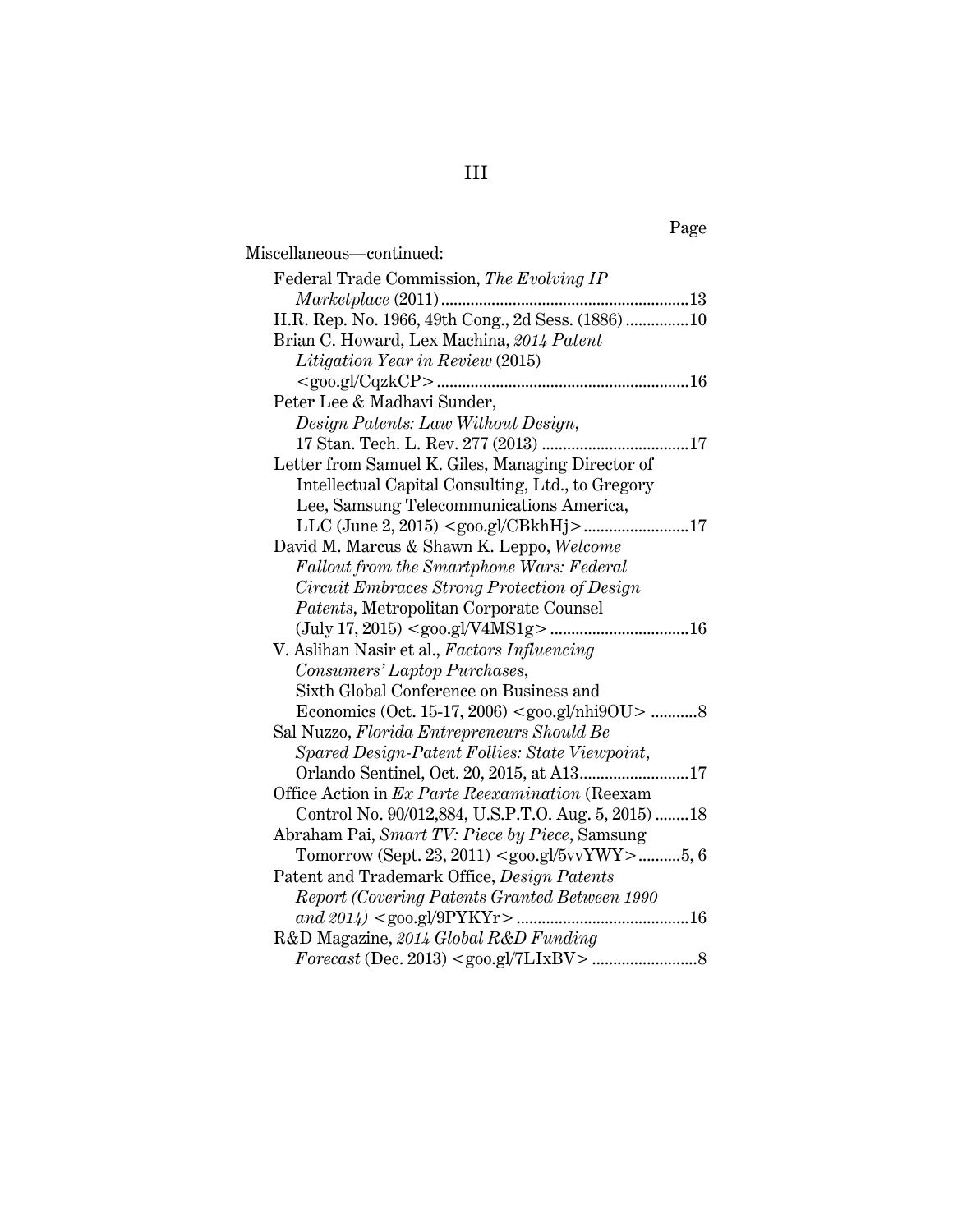Miscellaneous—continued:

| Jonathan Sallet, The Creation of Value: The Value |  |
|---------------------------------------------------|--|
| Circle and Evolving Market Structures, 11 J. on   |  |
|                                                   |  |
|                                                   |  |
| Christopher Versace, What Do Consumers Want in    |  |
| a New Smartphone?, Forbes (Aug. 21, 2013)         |  |
|                                                   |  |

Page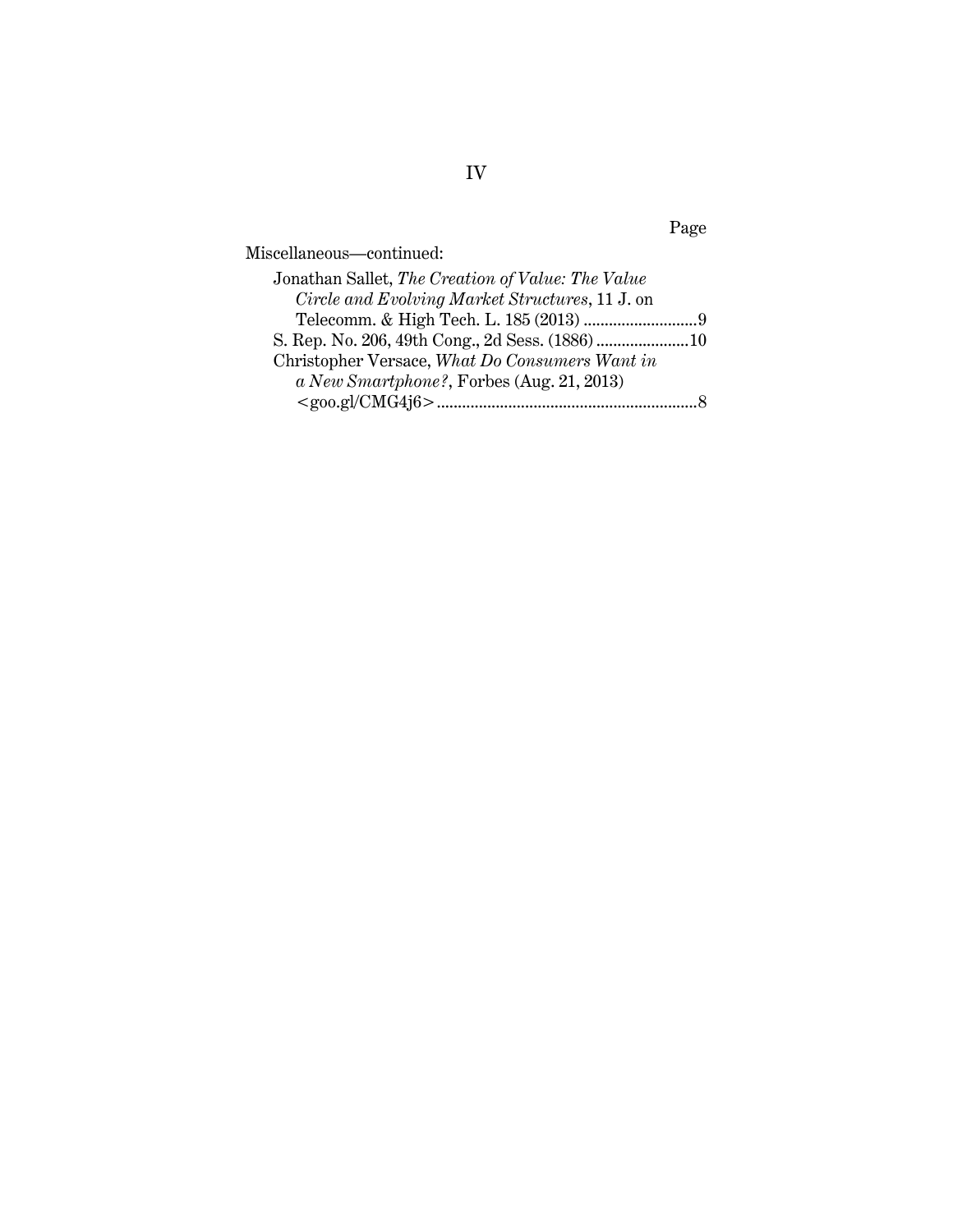# In the Supreme Court of the United States

No. 15-777

SAMSUNG ELECTRONICS CO., LTD., ET AL., PETITIONERS

*v.* 

APPLE INC.

*ON PETITION FOR A WRIT OF CERTIORARI TO THE UNITED STATES COURT OF APPEALS FOR THE FEDERAL CIRCUIT* 

## **BRIEF FOR DELL INC., EBAY INC., FACEBOOK INC., GOOGLE INC., HP INC., HEWLETT PACKARD ENTERPRISE CO., NEWEGG INC., PEGASYSTEMS INC., AND VIZIO, INC., AS AMICI CURIAE SUPPORTING PETITIONERS**

#### **INTEREST OF AMICI CURIAE**

Amici curiae are Dell Inc., eBay Inc., Facebook Inc., Google Inc., HP Inc., Hewlett Packard Enterprise Co., Newegg Inc., and VIZIO, Inc.**\*** Amici are companies that

 <sup>\*</sup> Pursuant to Rule 37.6, amici affirm that no counsel for a party authored this brief in whole or in part and that no person other than amici or their counsel have made any monetary contributions intended to fund the preparation or submission of this brief. Pursuant to Rule 37.2, counsel of record for all parties received notice of ami-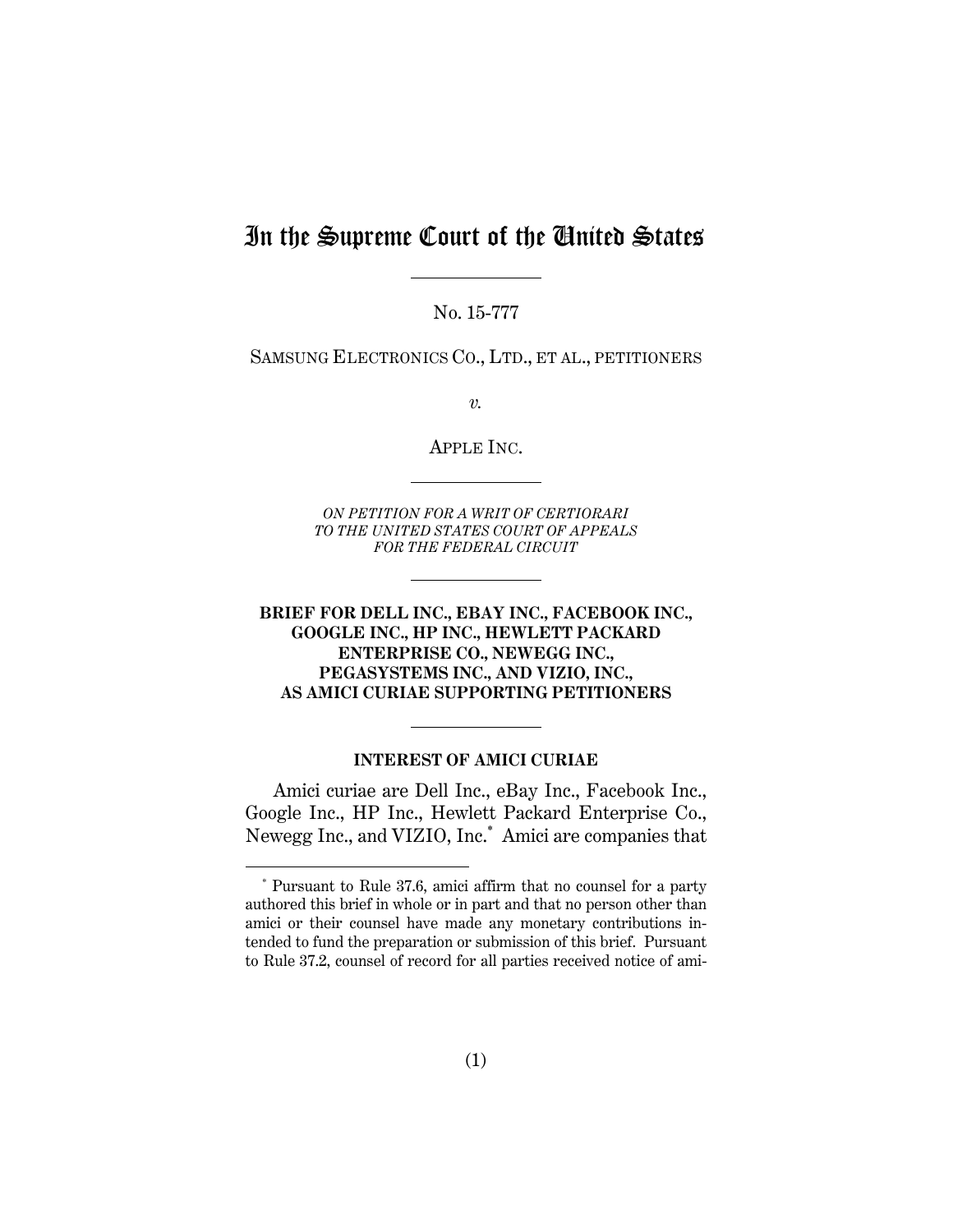develop, manufacture, and sell modern technological products, including computers, smartphones, operating systems, and online platforms, as well as the components, software, and services that support them.

This case presents a question of enormous practical importance to amici: namely, whether 35 U.S.C. 289 imposes damages in the amount of the total profit from any product that infringes a design patent, regardless of how complex the product is or which of its many components may infringe the design. In the decision below, the Federal Circuit held that the statute requires an award of total profit. That holding will have significant ramifications both for amici, which develop, manufacture, design, and sell complex, multicomponent technological products, and for the technology industry more generally. Accordingly, amici have a substantial interest in the question presented here.

#### **SUMMARY OF ARGUMENT**

In this closely watched case, the Federal Circuit upheld a jury's award of the entirety of Samsung's profits on smartphones that were found to have infringed three Apple design patents relating to a portion of the iPhone's outer shell and a single graphical-user-interface screen. Although the design patents covered only limited portions of those complex electronic devices, the court rejected Samsung's argument that damages must be limited to the profits made from those infringing features.

 $\overline{a}$ 

ci's intent to file this brief at least ten days before the due date. The parties have consented to the filing of this brief, and copies of their letters of consent are on file with the Clerk's Office. Counsel for amici has represented petitioners in other litigation, including litigation against respondent.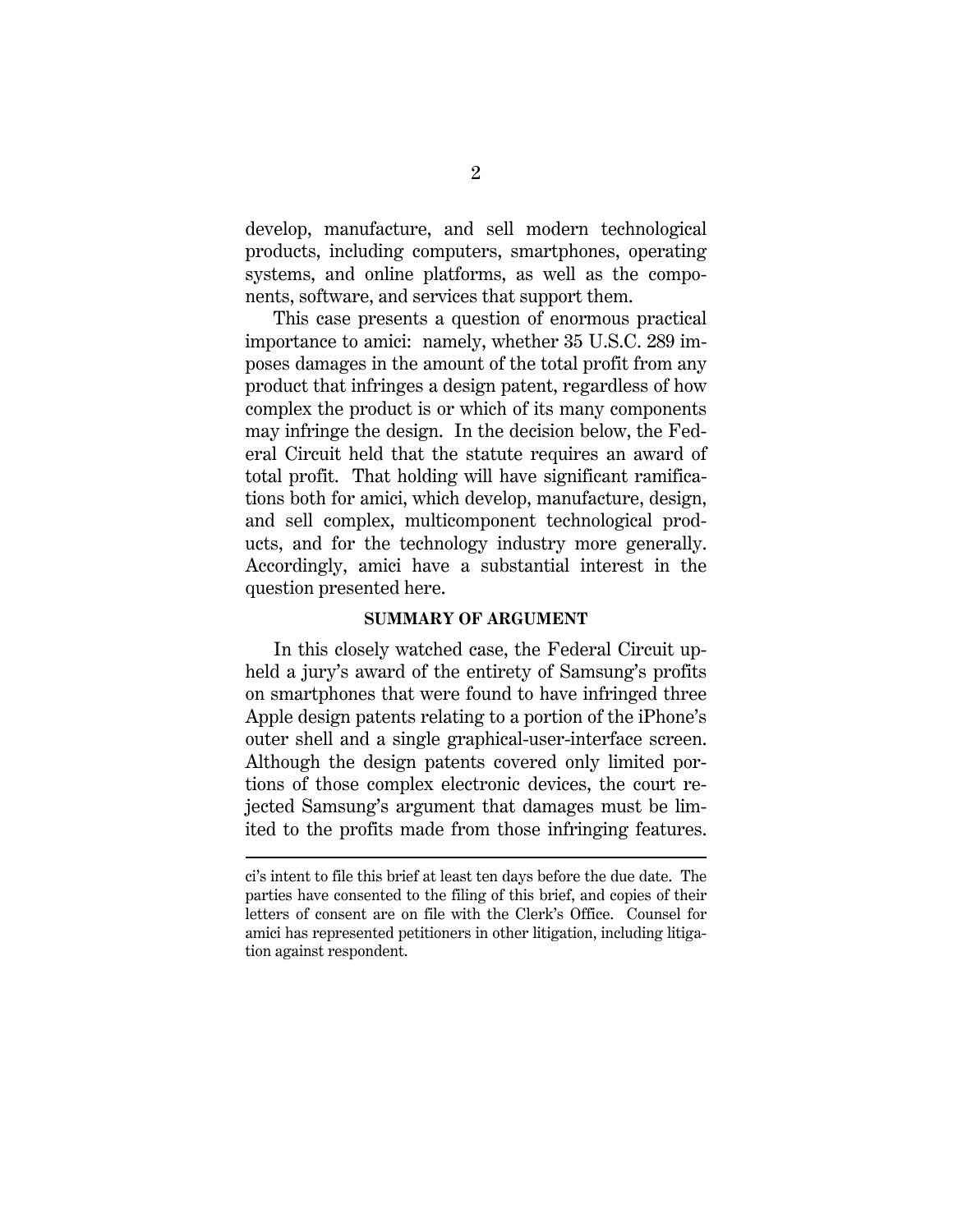See Pet. App. 27a-29a. The court instead concluded that the relevant statute, 35 U.S.C. 289, "explicitly authorizes the award of total profit from the article of manufacture bearing the patented design," and that the entire smartphone was a single "article of manufacture." Pet. App. 28a-29a. The court based its conclusions on the fact that the "innards of Samsung's smartphones were not sold separately from their shells as distinct articles of manufacture to ordinary purchasers." *Id.* at 29a.

The Federal Circuit's decision is deeply flawed. If allowed to stand, it will lead to absurd results and have a devastating impact on companies, including amici, that spend billions of dollars annually on research and development for complex technological products and their components. As the petition for certiorari explains, the Federal Circuit's decision cannot be reconciled with the text, history, or purpose of Section 289 or with prior decisions from other courts of appeals. But it is also problematic because it ignores the reality of modern, multicomponent technological products. Those complex products, which have become the norm throughout the consumer electronics industry, are not purchased primarily based on the design of one or more isolated components.

To the contrary, consumers frequently consider the purchase of a multicomponent technological product as, in effect, the purchase of several individual components. For example, customers may purchase an iPhone in part because they wish to use the iCloud file-sharing application, or because they prefer the quality of its camera, or because they know that they can synchronize it with other Apple products—not simply because of the design of the iPhone's rectangular front face with rounded corners. That is why technology companies apply their research and development budgets to numerous aspects of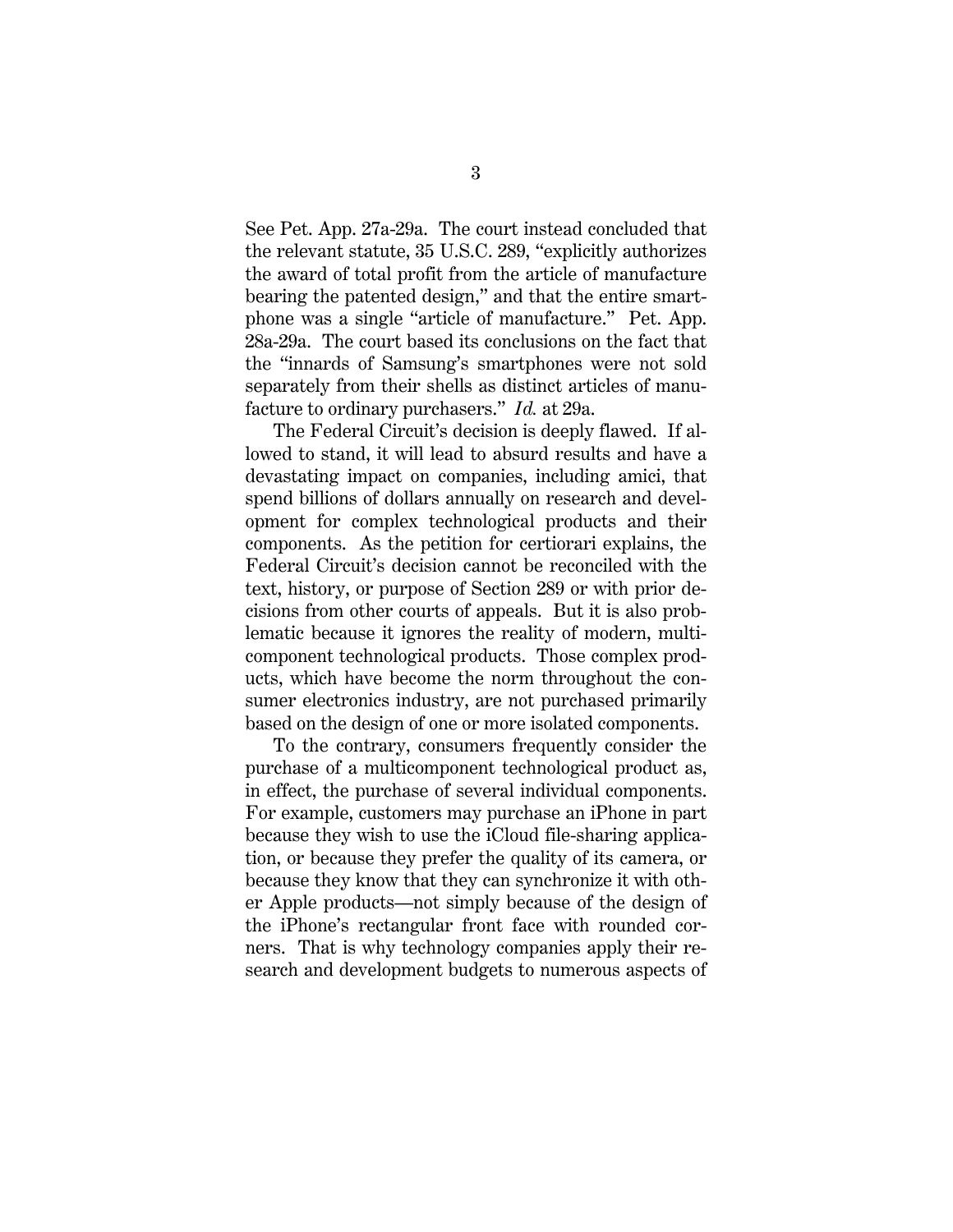a multicomponent product, including its hardware, software, and services, and not just to its design.

In enacting Section 289 in the nineteenth century, Congress did not envision application of its rule to complex, twenty-first-century products that are assembled from a multitude of individual components, many of which may originate from different manufacturers. Congress passed Section 289 in response to a decision of this Court that awarded nominal damages for infringement of a design patent for carpets, a unitary article in which the design and the article are inseparable. Troubled by that decision, Congress sought to preserve the right to obtain damages for infringement of design patents for carpets and other similar, single-component articles such as oilcloths and wallpaper. Courts likewise focused on simple products such as ornamental spoons and fireplace grates—products that are nothing like the multicomponent technological products of today that distinguish themselves in the marketplace based on a cornucopia of different features. To the extent that courts considered multicomponent "articles of manufacture" in design-patent cases, they recognized the absurd results that would follow from applying a rigid "total profit" rule and declined to extend it to that context.

Consistent with the text, history, and purpose of Section 289, the better interpretation of "article of manufacture" is one that recognizes that complex, multicomponent technological products typically embody far more than one "article of manufacture" for purposes of the "total profit" rule. To the extent that total profit may ever be awarded from the proceeds of such products, patentees must demonstrate that the design of the infringing article drives nearly all of a consumer's demand for the product; otherwise, damages should be limited to the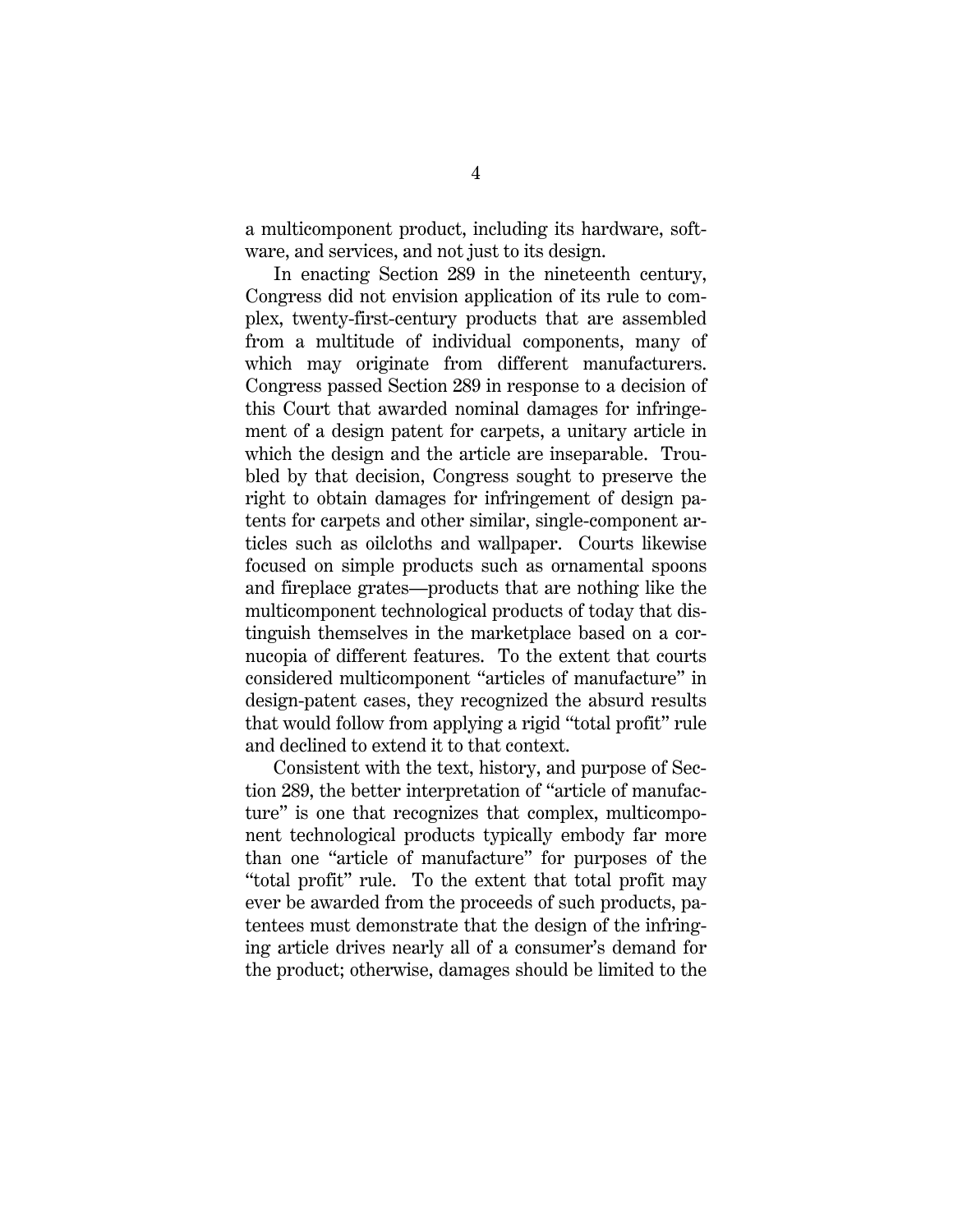profit attributable to the component "to which [the] design  $* * *$  has been applied." 35 U.S.C. 289.

Such an interpretation would also better serve the public interest. As predicted by numerous commentators, the Federal Circuit's decision has already prompted so-called "patent trolls" to threaten design-patent litigation against Samsung and its amici. Meanwhile, companies are applying for and obtaining record numbers of design patents, which are certain to be asserted at similarly growing rates. The ensuing litigation, and threats of litigation, will further undermine innovation and the research and development efforts of amici—a particularly troubling development in light of the spurious quality of many design patents. Amici therefore respectfully urge the Court to grant review and reverse the decision below.

#### **ARGUMENT**

## **I. THE FEDERAL CIRCUIT'S DECISION IS ERRONE-OUS AND OUT OF STEP WITH MODERN TECHNOL-OGY**

**A. Modern Technological Products Are Highly Complex And Consist Of Numerous Components And Software Subsystems** 

Complex, multicomponent products have become the norm in the modern consumer electronics industry. To take one example, a so-called "smart television" contains over 2,500 high-technology components. See Abraham Pai, *Smart TV: Piece by Piece*, Samsung Tomorrow (Sept. 23, 2011)  $\langle \text{good.gl}/5 \text{vv} \text{YW} \rangle$ . Those components include an outer casing, speakers, a liquid crystal display, a circuit board containing 1,200 semiconductors (including chips supporting wireless communication), a wall mount, a remotely controlled keyboard, a tuner, ports for connecting to other devices, graphics hardware, an oper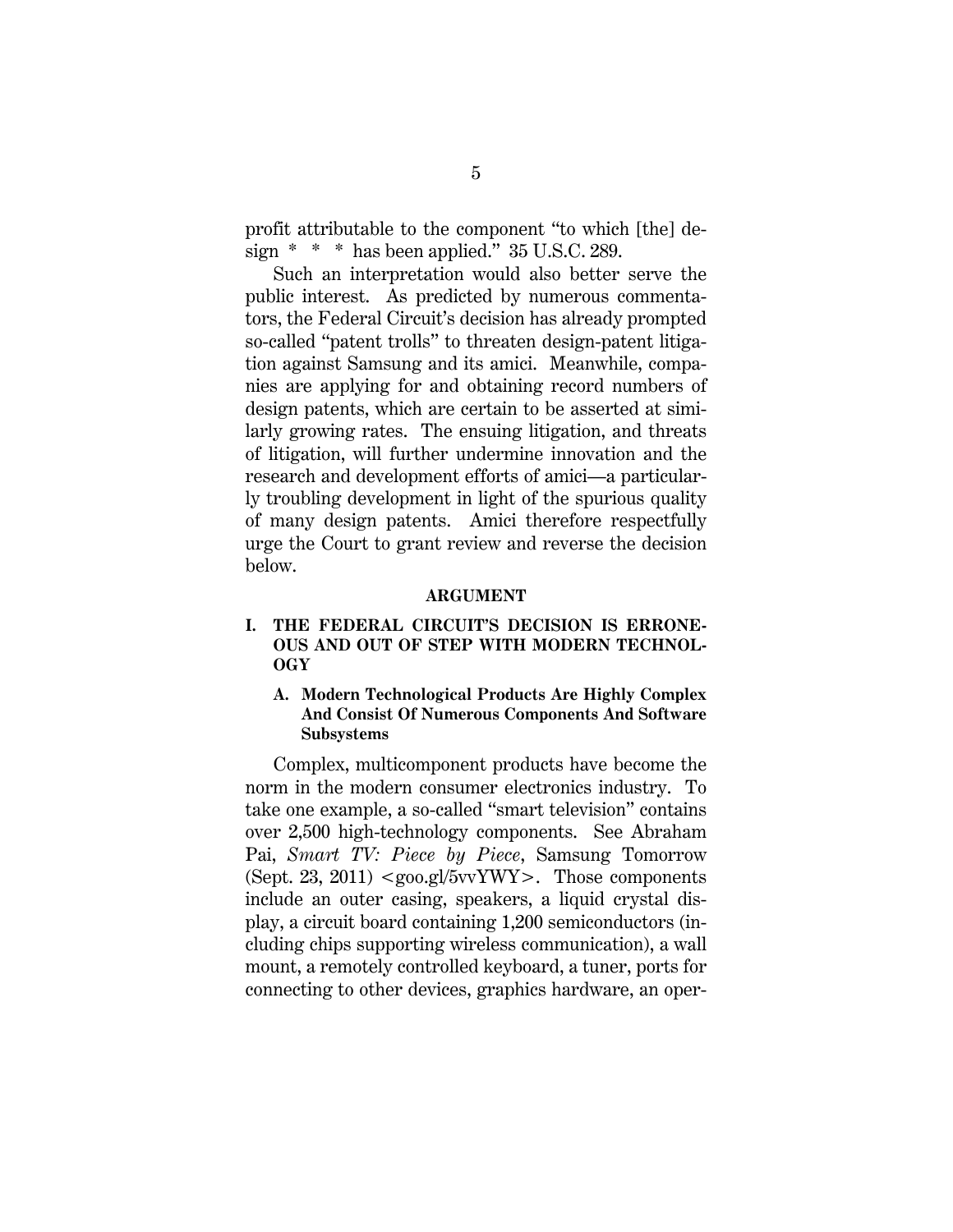ating system, and hundreds of software applications that may run on that system—including games, communication applications, and news applications. *Ibid.* 

The components of a smart television may be covered by individual design patents for features such as the curvature of the wall mount, the look and feel of the keyboard, the design of the speakers, or even the shape of a single icon within an application. Despite containing numerous components, however, a smart television is sold to an ordinary consumer as a single, complete product. Under the Federal Circuit's reasoning, the manufacturer or seller of a smart television containing any single component that infringed any one design patent could be required to pay in damages its total profit on the entire television, no matter how insignificant the design of the infringing component was to that profit or to consumer demand.

Another example is a laptop computer. See *The Different Parts of a Laptop Computer*, ZKarlo Laptop Parts Blog (June 15, 2011)  $\langle \text{geo.gl}/0R6055 \rangle$ . Much like a smart television, the components of a laptop include an outer casing, speakers, a liquid crystal display, a circuit board containing hundreds of semiconductors (including chips supporting wireless communication), a keyboard, a trackpad, ports for connecting to other devices, graphics hardware, an operating system, and hundreds of applications that may run on that system. *Ibid.* 

As with the smart television, the components of a laptop computer may also be covered by numerous design patents for features such as the sleekness of the laptop's outer casing, the look and feel of its keyboard or trackpad, the design of its speakers, or the display of dropdown menus in one of the laptop's many software applications. Again, despite containing numerous components, a laptop is sold to an ordinary consumer as a sin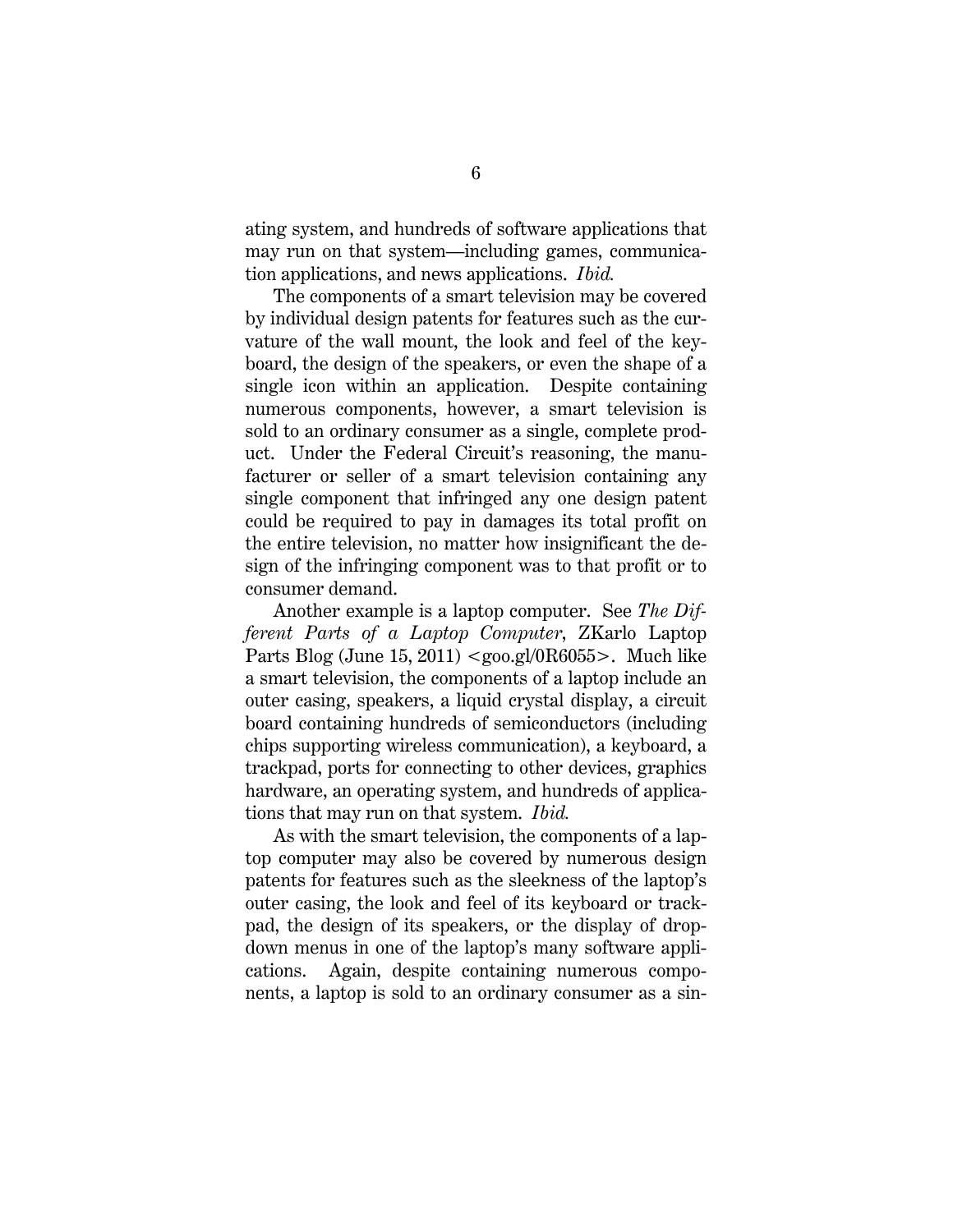gle, complete product. And again, under the Federal Circuit's rule, the manufacturer or seller of a laptop containing a component that infringed any single design patent would be required to pay in damages its total profit on the entire laptop. That is so even if the design patent at issue concerned a minor component that did not drive consumer demand for the whole laptop, such as the shape of the laptop's trackpad.

Software products and online platforms face similar dangers. A design patent may cover the appearance of a single feature of a graphical user interface, such as the shape of an icon. That feature—a result of a few lines out of millions of computer code—may appear only during a particular use of the product, on one screen display among hundreds, and in circumstances that many customers never even see. But the Federal Circuit's decision could allow the owner of the design patent to receive all profits generated by the product or platform, even if the infringing element was insignificant to the user and it was instead the thousands of other features, implemented across the remainder of the software, that drove the demand generating those profits.

Software covered by a design patent may be part and parcel of a much larger product, making the award of total profit even more outlandish. For example, a navigation system is now a standard feature in many vehicles. That system, which appears on a display on the car's dashboard, constitutes only a small fraction of the vehicle's components. Assuming, however, that even a single screenshot of the navigation system's display was covered by a design patent, the Federal Circuit's rule would allow the patentee to extract the entire profit on the infringing car. That absurd result flows directly from the Federal Circuit's rule because a standardfeature navigation system is built into the car and is not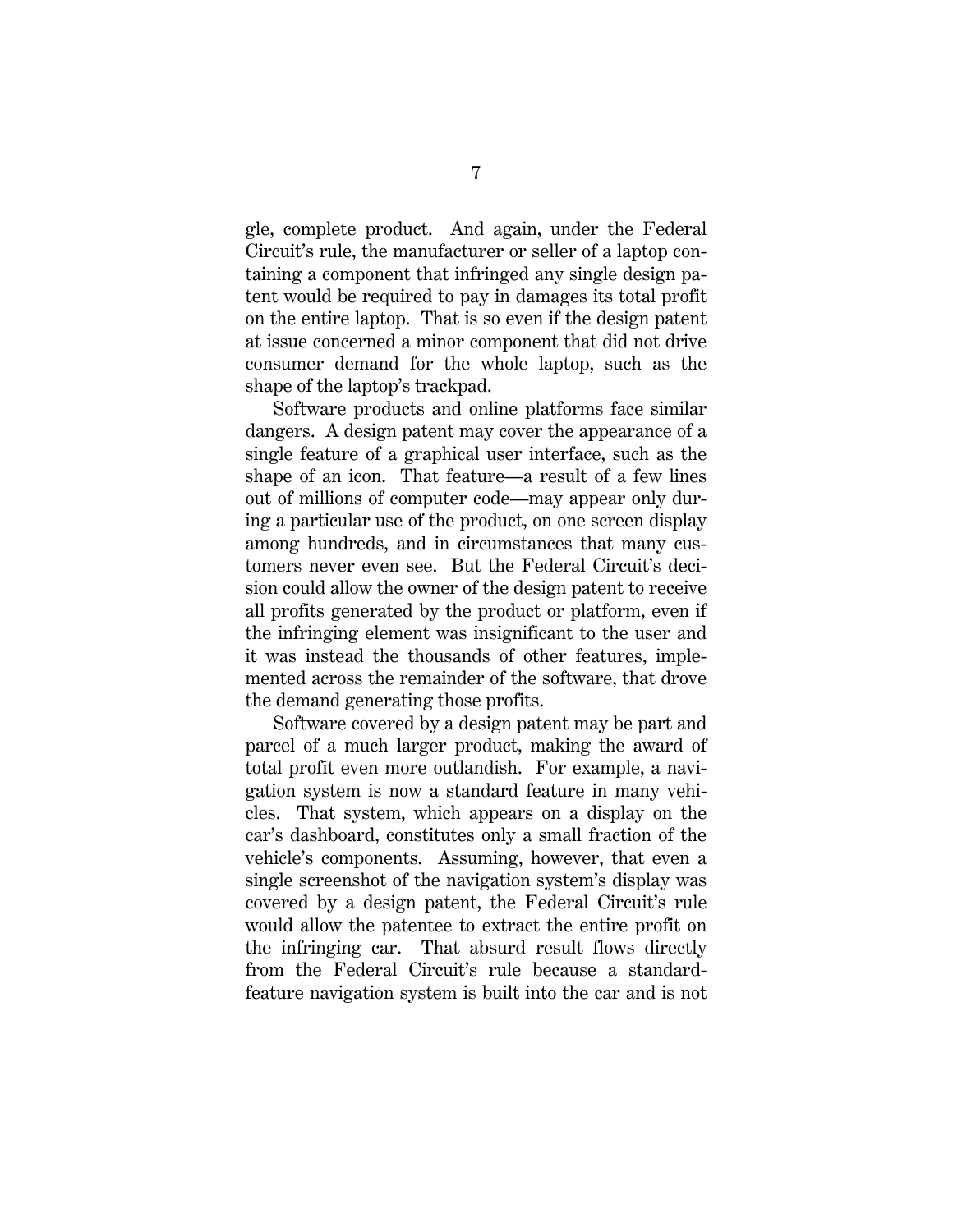sold separately to "ordinary purchasers"—even if consumers may not have bought the car because they wanted a navigation system and certainly were not motivated to buy by the infringing design element. Pet. App. 29a.

As the above examples demonstrate, the Federal Circuit's decision is disconnected from the reality of modern technological products, and it attaches outsized significance to the design of individual components. Where complex technological products are involved, design is only one factor that contributes to consumer demand. For example, in a study of the factors that influence consumers' laptop purchasing decisions, design was ranked 21st out of 26 factors—behind functional qualities such as processor speed, memory capacity, and even the number of ports. See V. Aslihan Nasir et al., *Factors Influencing Consumers' Laptop Purchases*, Sixth Global Conference on Business and Economics 5 (Oct. 15-17,  $2006$ )  $\langle \text{geo.gl/nhi9OU}\rangle$ . So too in the smartphone context, consumers value numerous other qualities such as battery life, durability, and security. See Christopher Versace, *What Do Consumers Want in a New Smartphone?*, Forbes (Aug. 21, 2013) <goo.gl/CMG-4j6>. And it is beyond doubt that functionality is a major factor in consumers' choice of which software products and online platforms to use.

To state the obvious, the investment in research and development for information and communication technologies—currently estimated at \$250 billion annually extends well beyond design to include the hardware, software, and services that are incorporated into the technological products. See R&D Magazine, *2014 Global R&D Funding Forecast* 24 (Dec. 2013) <goo.gl/7LIxBV>. The reason is simple: technology companies know that consumers want a product that works well, not simply one that looks good.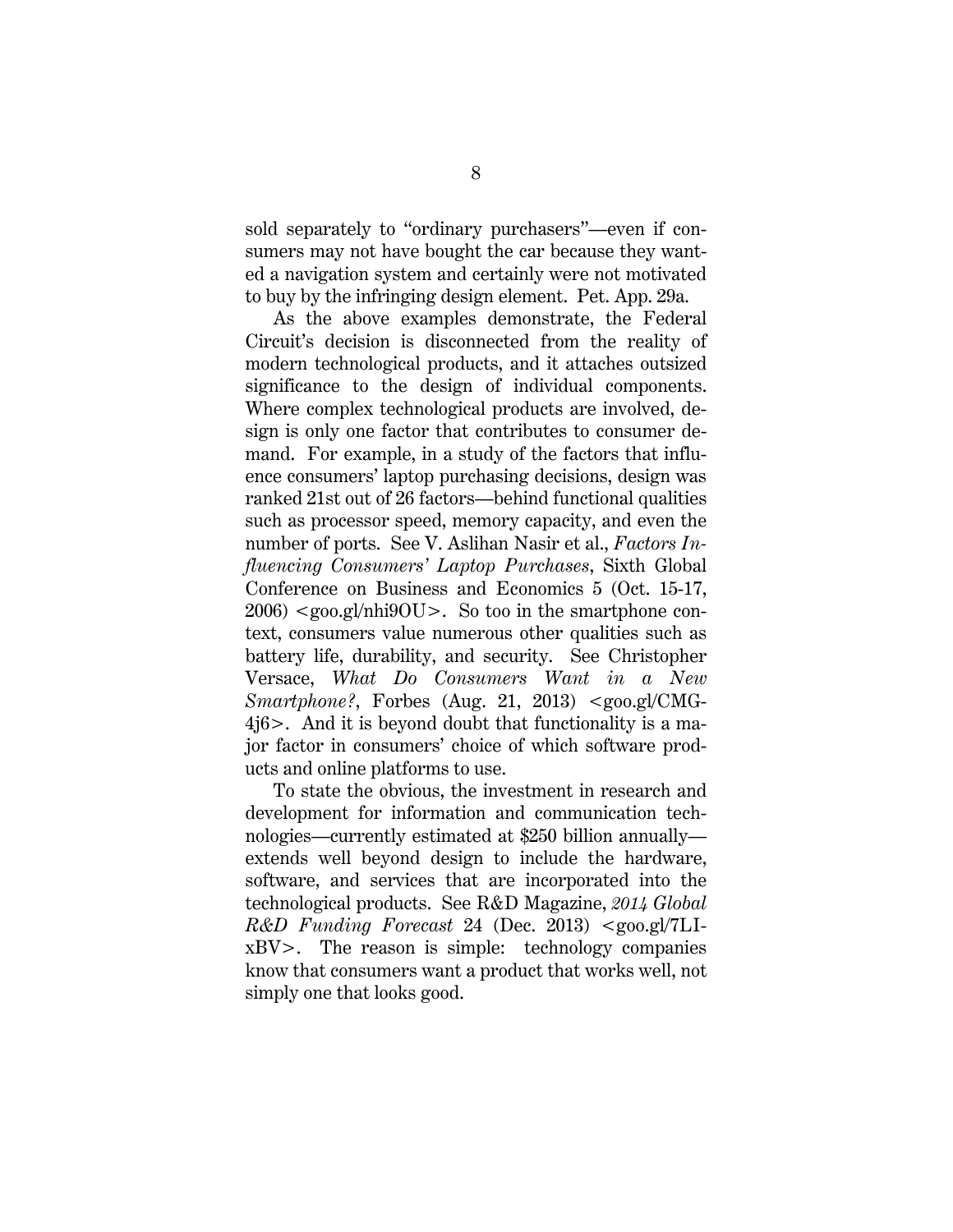Consumer preferences exert influence over every component that is incorporated into modern technological prodcuts, even though those components may not be "sold separately" to the ordinary consumer. Pet. App. 29a. An ordinary consumer's demand for various components, in turn, drives the decisions of manufacturers to purchase those components.See Braden Cox & Steve DelBianco, *Consumer Demand Drives Innovation and Integration in Desktop Computing*, Ass'n for Competitive Technology (June 2007) <http://goo.gl/4ocA7n>. "[C]onsumers are demonstrating a desire to shape demand through their own insistence on mixing and matching products and product features," Jonathan Sallet, *The Creation of Value: The Value Circle and Evolving Market Structures*, 11 J. on Telecomm. & High Tech. L. 185, 190 (2013), and manufacturers are heeding that call.

The Federal Circuit's decision ignores all of the foregoing considerations and reduces the damages analysis to one question: was the feature that is covered by a design patent "sold separately [from the remainder of the product] as [a] distinct article[] of manufacture to ordinary purchasers"? Pet. App. 29a. If not, then the owner of a design patent is entitled to the full profits from the entire product, without any further inquiry into the importance of the infringing feature. That absurd result cannot be squared with the reality of modern, multicomponent technological products.

### **B. Section 289 Envisions Awarding Total Profit Only On Designs Of Relatively Simple Products**

Congress adopted the "total profit" language in Section 289 in response to this Court's rulings in two nineteenth-century cases that awarded nominal damages of six cents for the infringement of design patents covering carpets. See *Dobson* v. *Dornan*, 118 U.S. 10 (1886); *Dob-*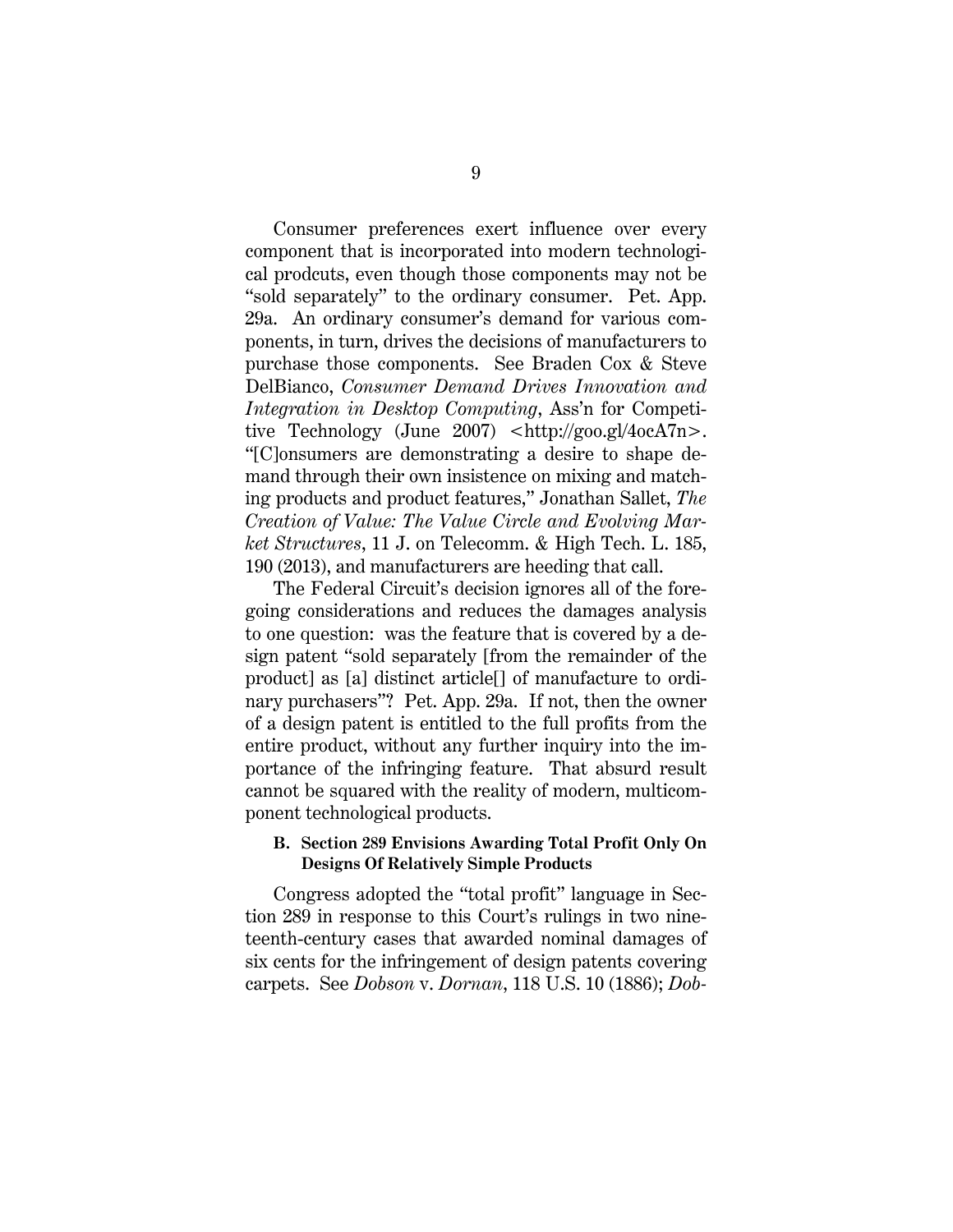*son* v. *Hartford Carpet Co.*, 114 U.S. 439 (1885). Concerned that the patent laws provided "no remedy" for design-patent infringement in the wake of those decisions, S. Rep. No. 206, 49th Cong., 2d Sess. 1 (1886), Congress passed a bill awarding the "infringer's entire profit on the article," H.R. Rep. No. 1966, 49th Cong., 2d Sess. 3 (1886); see Act of Feb. 4, 1887, ch. 105, § 1, 24 Stat. 387. That bill was premised on the assumption that "it is the design that sells the article," and that the design, as the primary feature of the article, is the only thing that "makes it possible to realize any profit at all." H.R. Rep. No. 1966, *supra*, at 3.

The 1886 Congress did not have complex, multicomponent products in mind—much less products incorporating modern technologies. Indeed, the available evidence suggests that Congress was not considering products with significant functional features at all. As explained in the House Report on the bill that became Section 289, "[s]o far as the *consumers* are concerned, the effect of design patent laws that are respected is to give them more beautiful carpets and wall-papers and oilcloths." H.R. Rep. No. 1966, *supra*, at 3.The sponsor of the bill similarly noted that the statute would protect designs for "carpeting, oil-cloths, wall-paper, and things of that sort," and that the bill was introduced in response to "a great body of persons who are engaged in the manufacture of goods in which designs are the principal feature." 18 Cong. Rec. 834, 835 (1887) (statement of Rep. Martin). Of course, carpets, oilcloths, and wallpaper are relatively simple, single-component articles for which the design embodies virtually the whole article and is the primary factor driving sales.

The case law confirms that design patents largely involved relatively simple products that were defined by and purchased for their designs. The seminal decision in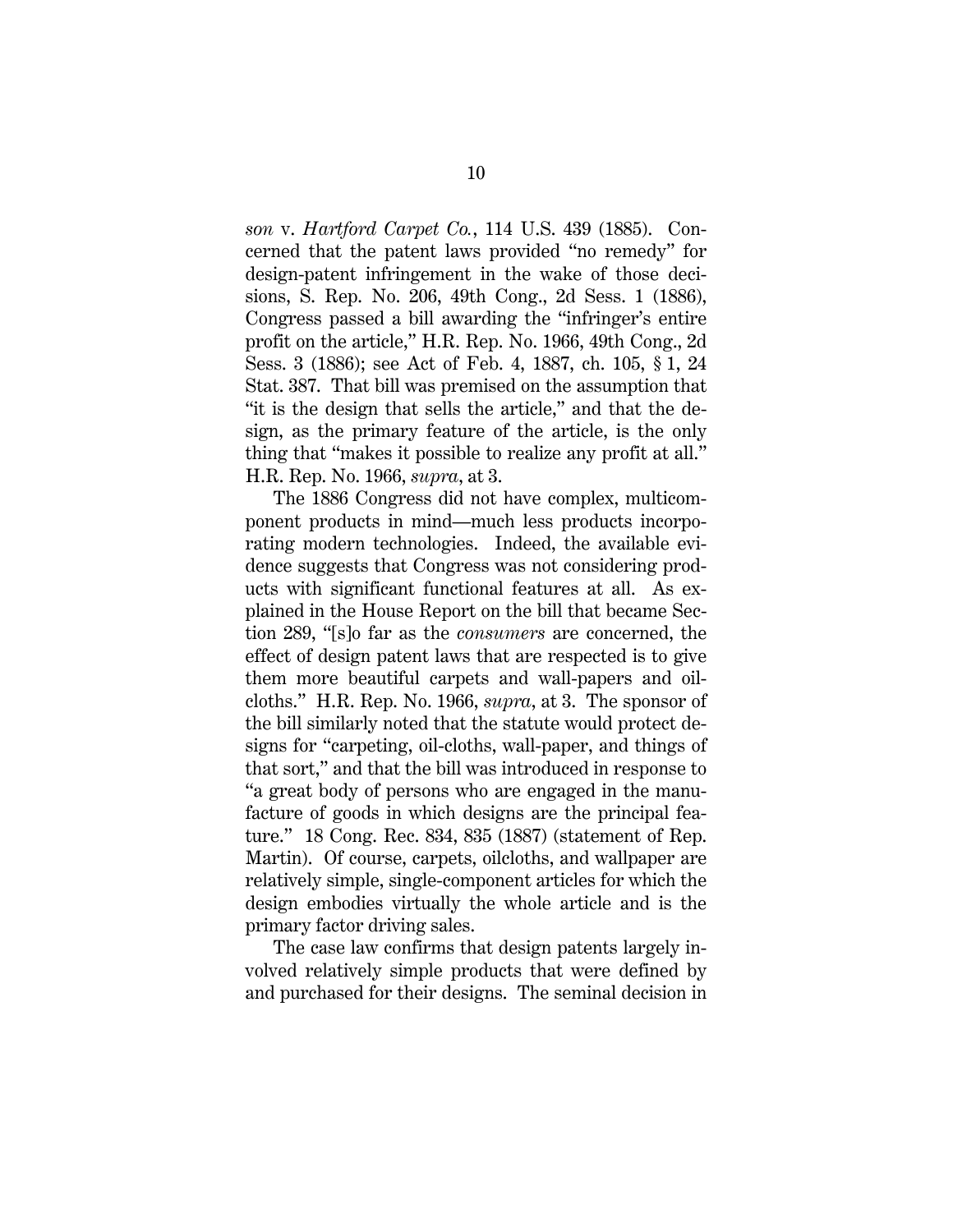which this Court articulated the standard for designpatent infringement involved, of all things, an ornamental spoon. See *Gorham Co.* v. *White*, 81 U.S. 511, 520-522 (1871). In other decisions, including those cited by the Federal Circuit, courts applied the "total profit" rule of Section 289 to simple products such as garment racks, fireplace grates, sofas, and lamps—products much like the carpets and oilcloths that motivated Congress when it originally enacted the rule.See *Catalina Lighting, Inc.* v. *Lamps Plus, Inc.*, 295 F.3d 1277, 1281 (Fed. Cir. 2002); *Schnadig Corp.* v. *Gaines Manufacturing Co.*, 620 F.2d 1166, 1167 (6th Cir. 1980); *Henry Hanger & Display Fixture Corp.* v. *Sel-O-Rak Corp.*, 270 F.2d 635, 638 (5th Cir. 1959); *Bergstrom* v. *Sears, Roebuck & Co.*, 496 F. Supp. 476, 480 (D. Minn. 1980).

By contrast, where courts have been faced with more complex, multicomponent products, they have exercised common sense and recognized that an award of total profit should not extend to components of the article that do not embody the design. For example, in *Bush & Lane Piano Co.* v. *Becker Bros.*, 222 F. 902 (1915) and 234 F. 79 (1916), the Second Circuit declined to award the total profit from a piano that included an infringing piano case. As the court put it, the patentee "did not invent a piano, but a piano case," 222 F. at 905, and the piano's instrument and case were distinct articles of manufacture. The court reasoned that the "article" from which total profit was awarded should depend on the "technical, mechanical, popular, and commercial" circumstances in a particular case. 234 F. at 81. Applying that approach, the court distinguished between profit from consumers' demand for "the piano mechanism, which pleased the ear," and for "the ornamented and infringing casing, which attracted the customer's eye." *Id.* at 82. The court recognized that this distinction ultimately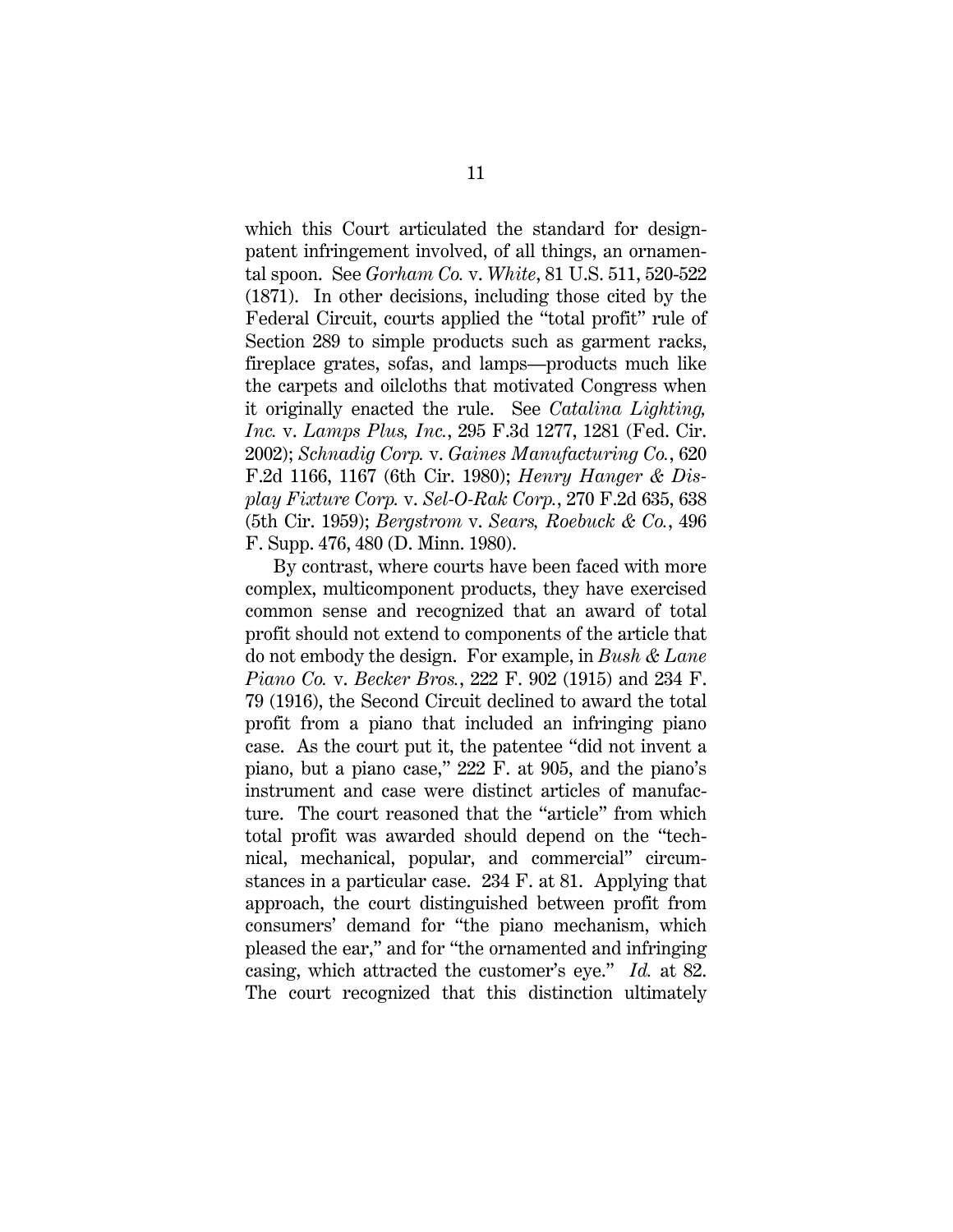mattered in awarding "total profit" based on the only relevant article—the piano case.

In the decision below, the Federal Circuit attempted to distinguish *Bush & Lane Piano* on the ground that "the commercial practice in 1915" was such that "ordinary purchasers regarded a piano and a piano case as distinct articles of manufacture." Pet. App. 29a. But ordinary purchasers also view modern technological products as containing multiple "articles of manufacture" that are integrated into products based on their preferences. *See* p. 9, *supra*. Just as Samsung or Apple purchases the components and features of its smartphones from third parties based on consumers' preferences, and mixes and matches those components and features into its smartphone models based on those preferences, the defendant manufacturer in *Bush & Lane Piano* purchased the infringing piano cases from others before assembling them and selling them with pianos as whole units, again based on consumer preferences. See 222 F. at 904.

The court applied similar principles in another design-patent case that the Federal Circuit did not address in the decision below. In *Young* v. *Grand Rapids Refrigerator Co.*, 268 F. 966 (1920), the Sixth Circuit refused to award total profit on a refrigerator that incorporated an infringing door latch. Because it is readily apparent that the design of a latch does not permeate a refrigerator, "it [wa]s not seriously contended that all the profits from the refrigerator belonged to [the patentee]," and damages (the statutory minimum of \$250) were awarded based on the profit derived from the latch alone. *Id.* at 967, 974.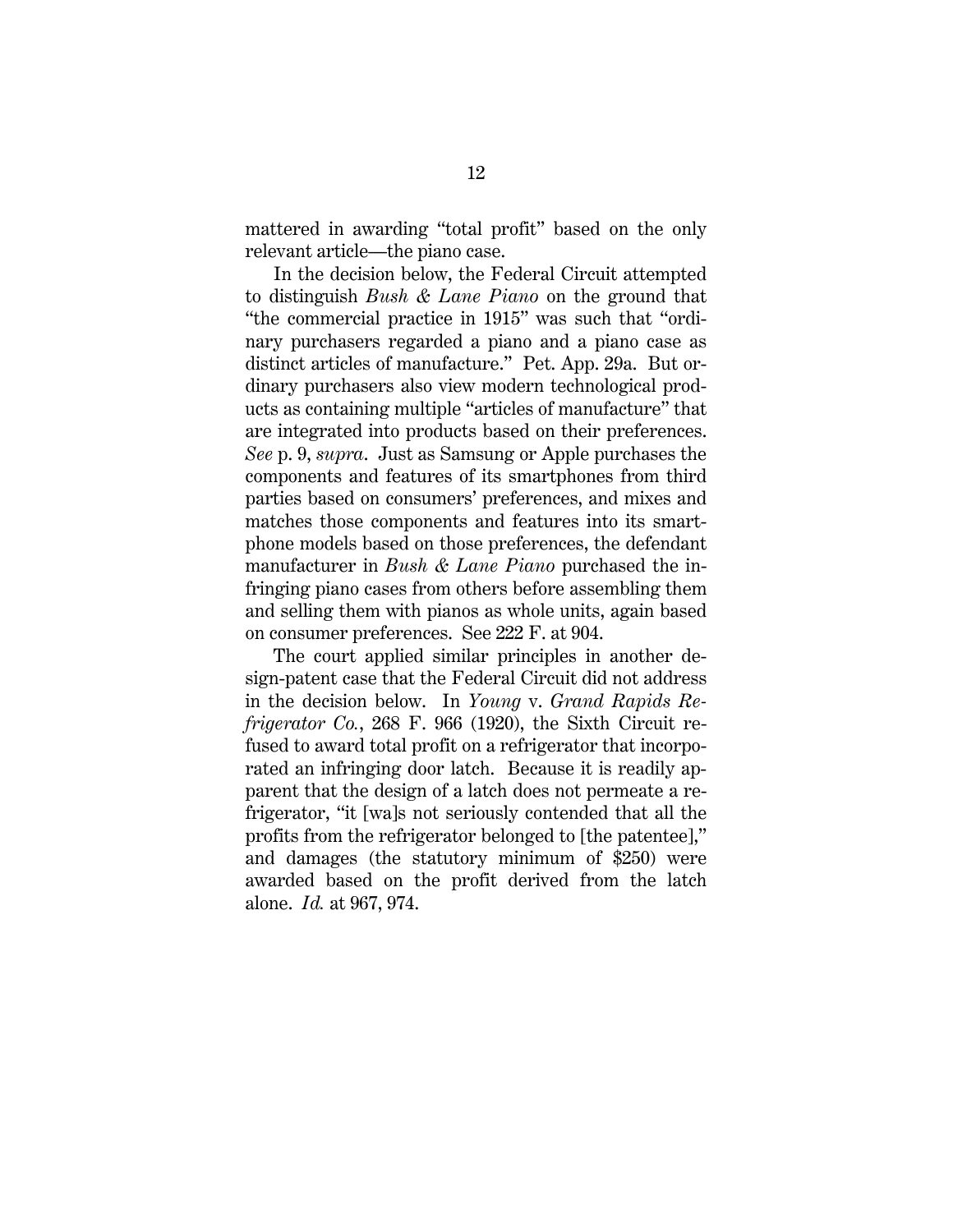# **II. A NARROW INTERPRETATION OF THE PHRASE 'ARTICLE OF MANUFACTURE' BEST SERVES THE PURPOSE OF SECTION 289 AND THE PUBLIC IN-TEREST**

Applying the "total profit" rule to complex multicomponent products incorporating modern technologies would produce absurd consequences that Congress would not have intended. See pp. 5-8, *supra*. Awarding a design patentee the total profit from an infringer's product when the design covers only a relatively minor portion of the product is out of proportion with the significance of the design and out of touch with economic realities. See pp. 8-9, *supra*. Such disproportionate damages awards hinder innovation and "disrupt[] the ability of the market to allocate [research and development] resources to those areas most likely to generate the products most valued by consumers." Federal Trade Commission, *The Evolving IP Marketplace* 146 (2011). They also create an incentive for the prosecution of opportunistic lawsuits, as has already begun to occur.

## **A. A Narrow Interpretation Of 'Article Of Manufacture' Best Serves The Purpose Of Section 289**

The correct way to interpret Section 289 is to read the phrase "article of manufacture," consistent with the legislative history, case law, and statutory text, to mean the component "to which [the] design \* \* \* has been applied." 35 U.S.C. 289. Section 289 awards the "extent of [the infringer's] total profit" for "any article of manufacture to which such design \* \* \* has been applied": that is, "the profit made from the infringement." Thus, where the application of the design permeates the entire product and drives nearly all of its demand—as with carpets, oilcloths, or ornamental spoons—the "article of manufacture" would be the whole product, and profit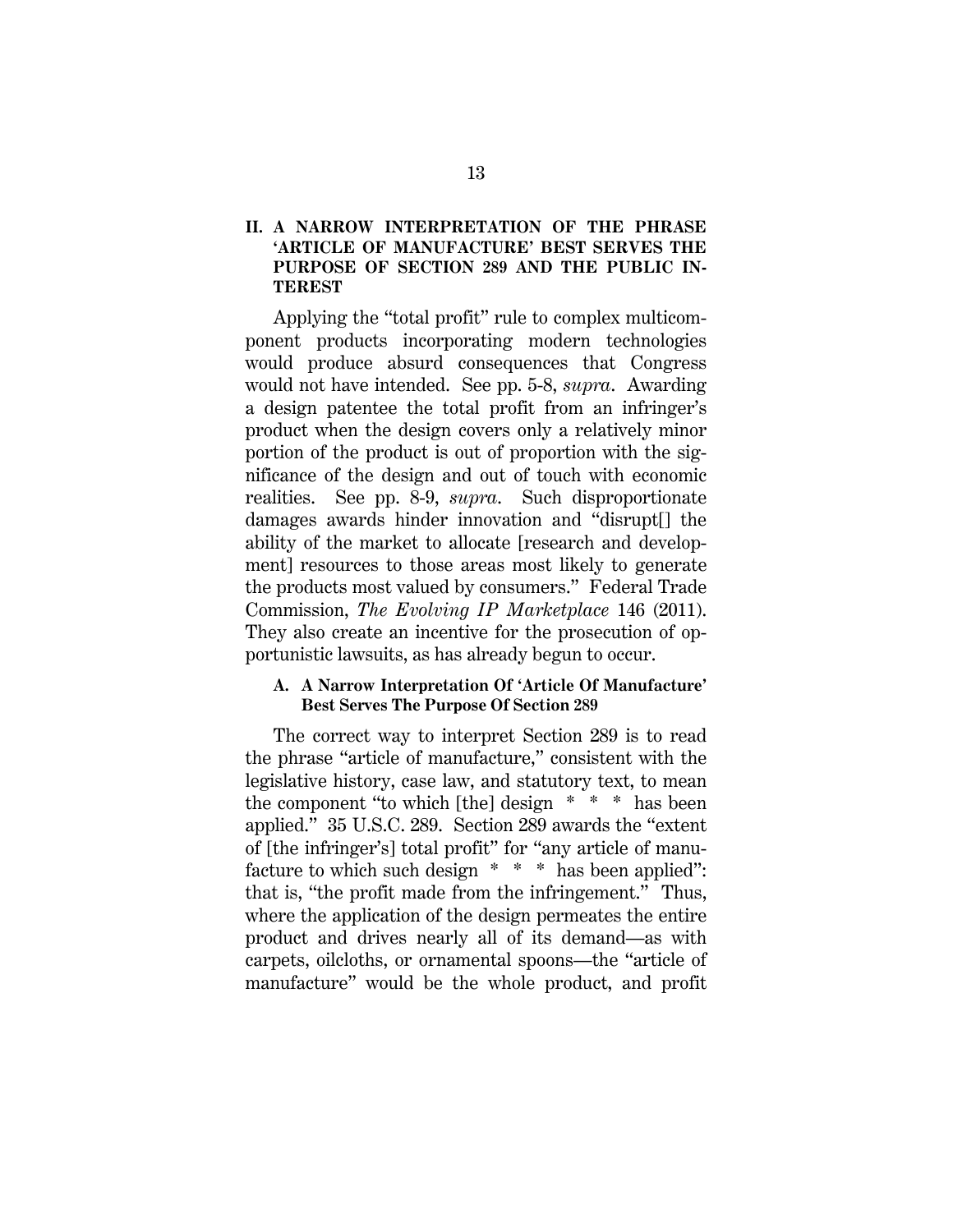from the whole product may be awarded. But where a design "has been applied" to only one portion of a multicomponent product and does not drive demand for the entire product, the "article of manufacture" is rightly considered to be only the component to which the design applies, and only profit attributable to that component may be awarded.

Such an approach would have the added benefit of being congruent with the "entire market value" rule that the Federal Circuit has applied in determining whether the royalty base for reasonable royalty damages should extend to an entire multicomponent technology. Under that rule, a patentee may "assess damages based on the entire market value of the accused product only where the patented feature creates the basis for consumer demand or substantially create[s] the value of the component parts." *Uniloc USA, Inc.* v. *Microsoft Corp.*, 632 F.3d 1292, 1318 (Fed. Cir. 2011) (alteration in original) (internal quotation marks omitted). Otherwise, royalties are not based on the entire technology, but instead on the "smallest salable patent-practicing unit," which could be any number of components that constitute the technology. *LaserDynamics, Inc.* v. *Quanta Computer, Inc.*, 694 F.3d 51, 67 (Fed. Cir. 2012) (internal quotation marks omitted). Just as a "reasonable royalty" can be keyed to the component of a complex technology, so too can an award of "total profit" be tied to such a component.

Similar principles apply to the Federal Circuit's approach in awarding "lost profits" damages in the context of utility patents. A patentee can receive its lost profits to the extent it can show that the defendant's infringement of its patented feature caused the losses. Causation requires, among other things, a showing of "demand for the patented product" and "manufacturing and mar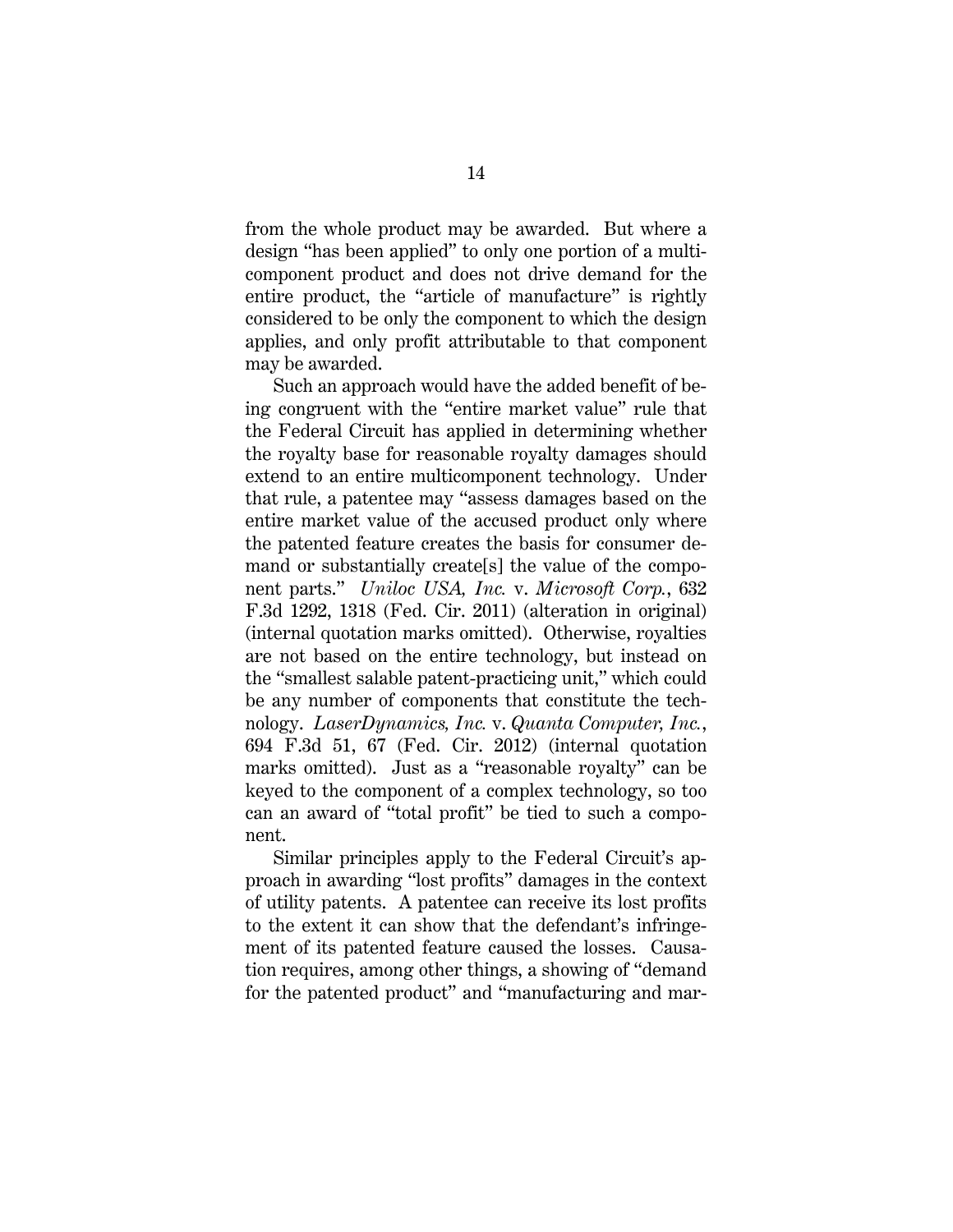keting capability to exploit" that demand. *Rite-Hite Corp*. v*. Kelley Co.*, 56 F.3d 1538, 1545 (Fed. Cir. 1995) (en banc). Without such proof, the patentee cannot "prove entitlement to lost profits damages" and is limited to other forms of damages, such as a reasonable royalty. *Id.* at 1544-1545. If that principle were applied in the context of design patents, Apple could receive lost profits here only to the extent that it could show that it has sold fewer iPhones *because* Samsung sold smartphones that had a similar curvature or used a similar icon. Again, to the extent damages based on profits are available at all, they must be tied to the relevant components that influence consumer demand.

There is no dispute here that the designs at issue solely involved a portion of the smartphone's outer shell and a single graphical-user-interface screen, and it is not clear from the record in this case that those infringing designs are the reason consumers purchased the infringing Samsung devices at issue. A proper interpretation of Section 289 should focus on those components, not on the products as a whole, and the Federal Circuit erred in holding otherwise.

### **B. A Narrow Interpretation Of 'Article Of Manufacture' Best Serves The Public Interest**

A narrow interpretation of "article of manufacture" is also necessary to reduce the risk of frivolous litigation in the design-patent context. If allowed to stand, the Federal Circuit's decision will create incentives for more such litigation, because any technology that somehow encompasses an infringing design—no matter how complex—could trigger the "total profit" rule and allow the patentee to obtain disgorgement of all profits from the purported infringer. That possibility will prompt litigation both from technology manufacturers and from so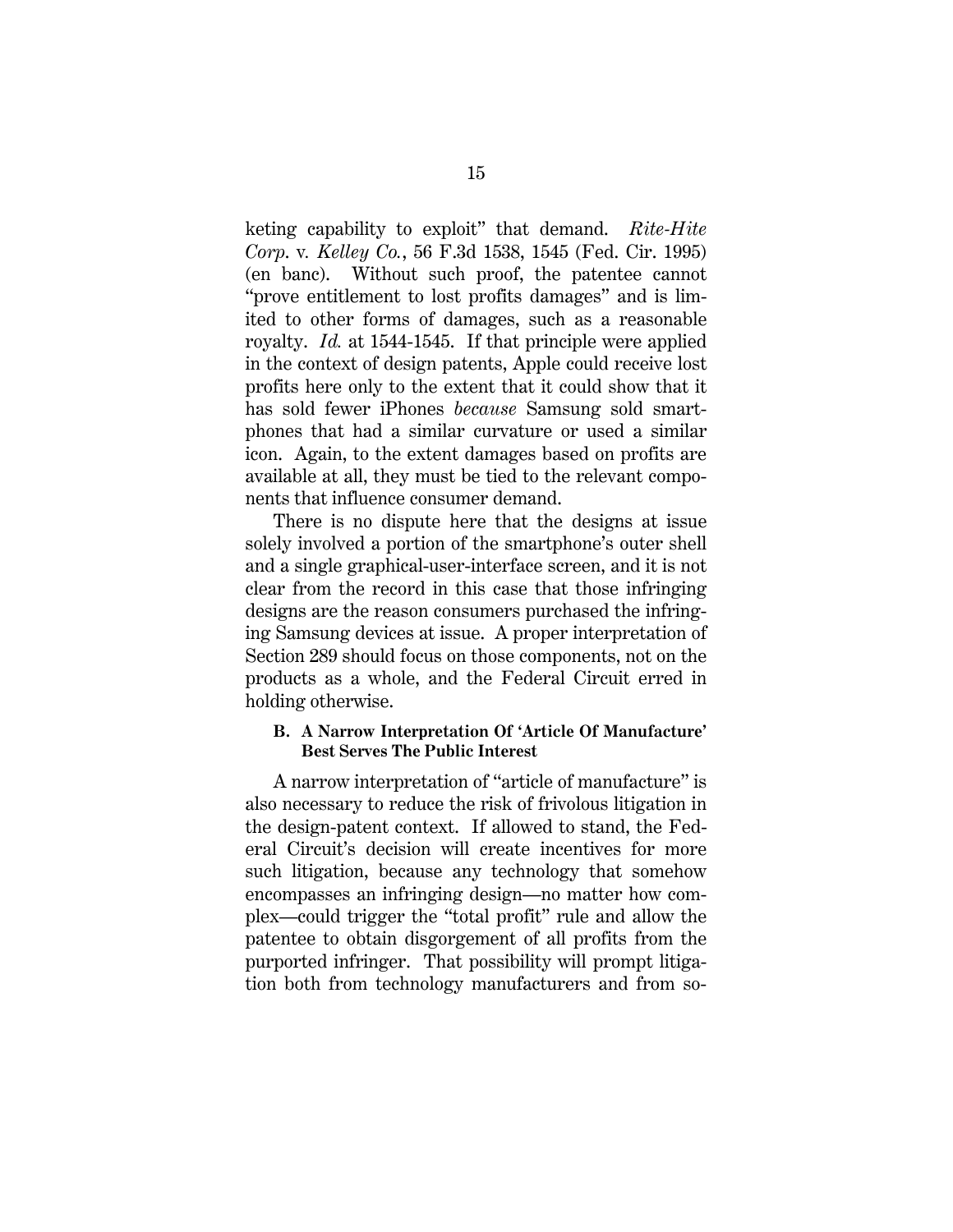called "patent trolls," with significant detrimental consequences for the continued development of useful modern technological products.

As an initial matter, even aside from the effects of the Federal Circuit's ruling, design-patent litigation is bound to increase in frequency in light of the growing numbers of design patents granted in recent years. As reflected in the Patent and Trademark Office's annual report on design patents, those patents are being granted at a record clip. Of the approximately 400,000 design patents that have been granted in American history, around *twothirds* have been granted since 2000. See Patent and Trademark Office, *Design Patents Report (Covering Patents Granted Between 1990 and 2014)* <goo.gl/9PY-KYr>.

Given those numbers, it seems virtually certain that the rate of design-patent litigation will also increase. While fewer design patents are litigated than utility patents, "the filing of these cases has not seen the general downturn that cases with utility patents have." See Brian C. Howard, Lex Machina, *2014 Patent Litigation Year in Review* 12 (2015) <goo.gl/CqzkCP>. In the wake of the Federal Circuit's decision, commentators have suggested that there will be an "explosion" of design-patent litigation, particularly in view of "the relative ease, speed, and lower costs with which a design patent may be secured in comparison to a utility patent." David M. Marcus & Shawn K. Leppo, *Welcome Fallout from the Smartphone Wars: Federal Circuit Embraces Strong Protection of Design Patents*, Metropolitan Corporate Counsel 34 (July 17, 2015)  $\langle \text{good.gl/V4MS1g>}.$  That is particularly true because "an award of infringers' profits by its nature does not require the patentee to be a producing entity, and the lure of profits may drive trial lawyers to work on contingency fees in hopes of a large set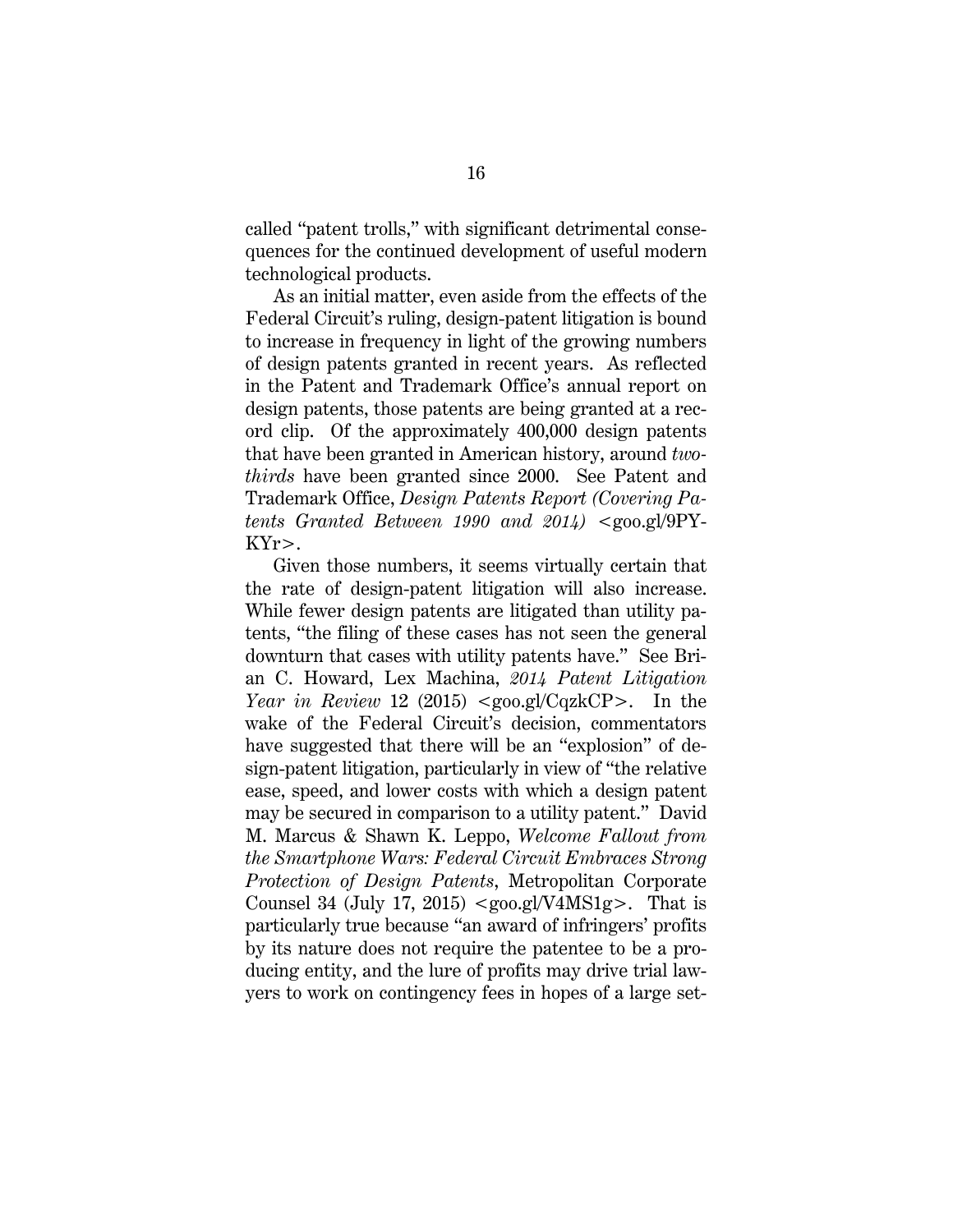tlement." Sal Nuzzo, *Florida Entrepreneurs Should Be Spared Design-Patent Follies: State Viewpoint*, Orlando Sentinel, Oct. 20, 2015, at A13.

Indeed, after the Federal Circuit's decision in this case, at least one such "patent troll" sent a demand letter to Samsung, urging Samsung to take a license to its "extensive pending design patent portfolio" relating to designs for "smartwatch vehicular systems, related software and components thereof." Letter from Samuel K. Giles, Managing Director of Intellectual Capital Consulting, Ltd., to Gregory Lee, Samsung Telecommunications America, LLC (June 2, 2015) <goo.gl/CBkhHj>. The letter threatened that the Federal Circuit's decision "further solidified damages \* \* \* for design patent infringement" and "will dramatically increase damages liability" for any infringement of the designs of such systems. *Ibid.* The threat apparently was not an idle one, because, on the same day the entity sent the letter, it filed two lawsuits against Samsung, LG, Sony, Lenovo, Motorola Mobility, and numerous automobile manufacturers on related utility patents. See Complaint, *Intellectual Capital Consulting, Ltd.* v. *Hyundai Motor Co.*, Civ. No. 15-917 (E.D. Tex. June 2, 2015). If such "patent trolls" are already gearing up to assert *pending* design patents in the wake of the Federal Circuit's decision, one can only imagine how much that activity will increase once more such patents are granted. And there can be no real doubt that grants will be forthcoming: it is well known that "design patents are \* \* \* much faster and cheaper to obtain than utility patents," and the typical grant takes only 14 months. Peter Lee & Madhavi Sunder, *Design Patents: Law Without Design*, 17 Stan. Tech. L. Rev. 277, 283 (2013).

In addition to increasing the rate of design-patent litigation, the Federal Circuit's decision is also likely to re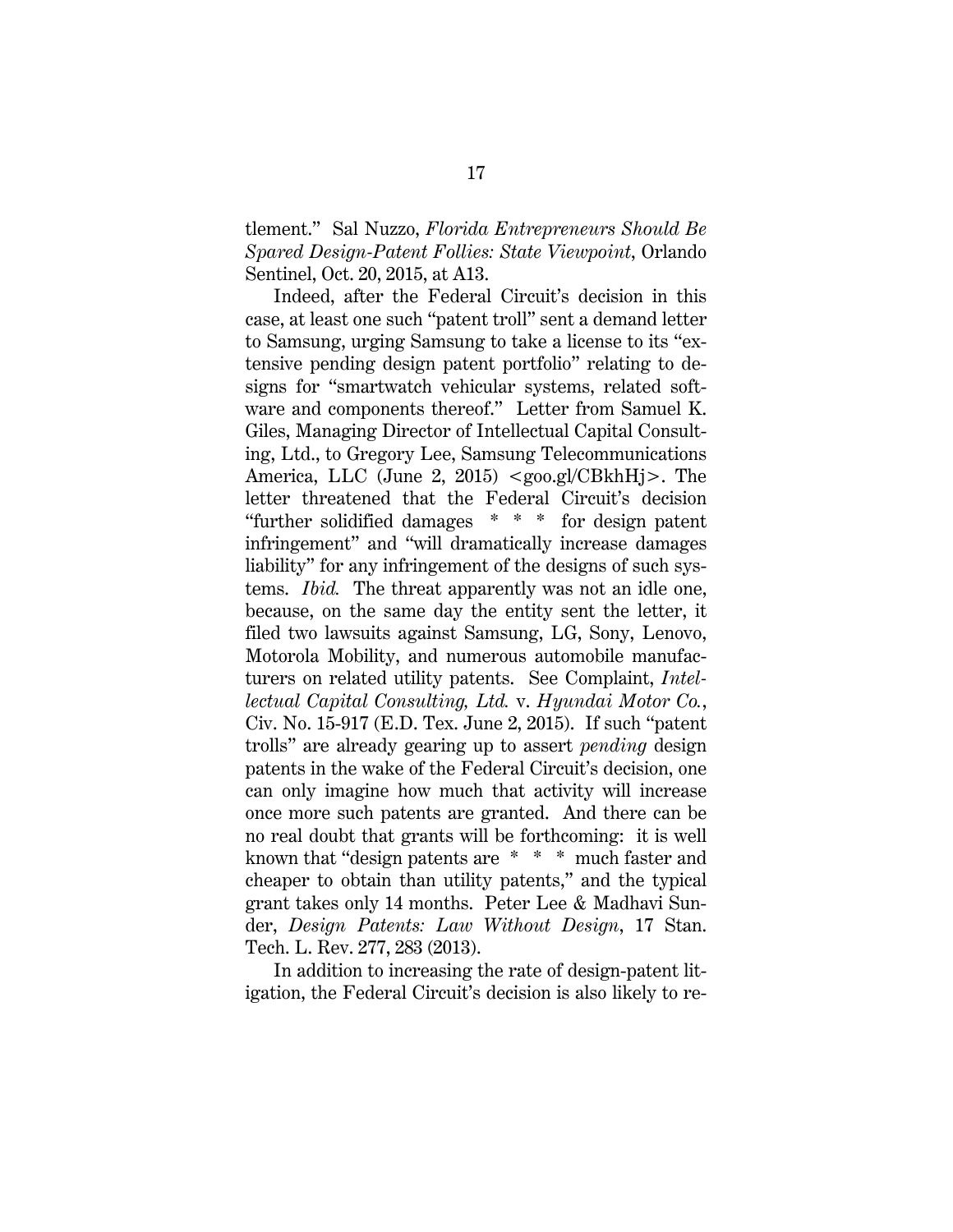sult in a concomitant increase in the issuance of lowquality design patents that do not represent significant innovations in design. Indeed, Apple's patent for the design of the smartphone's outer shell—one of the very patents at issue here—was recently reexamined by the Patent and Trademark Office, which preliminarily determined that the design was anticipated and/or obvious, as illustrated by the prior-art design depicted to the left of the patented design below:



See Office Action in *Ex Parte Reexamination* (Reexam Control No. 90/012,884, U.S.P.T.O. Aug. 5, 2015), at 5. Whatever the degree of invention in Apple's design, this example amply illustrates that even design patents belonging to major technology companies may involve only minimal, if any, advances over the prior art. Design patents in the modern era are seldom directed to fashionable carpet designs or iconic Coca-Cola bottles; they are often sought, and issued, for relatively mundane design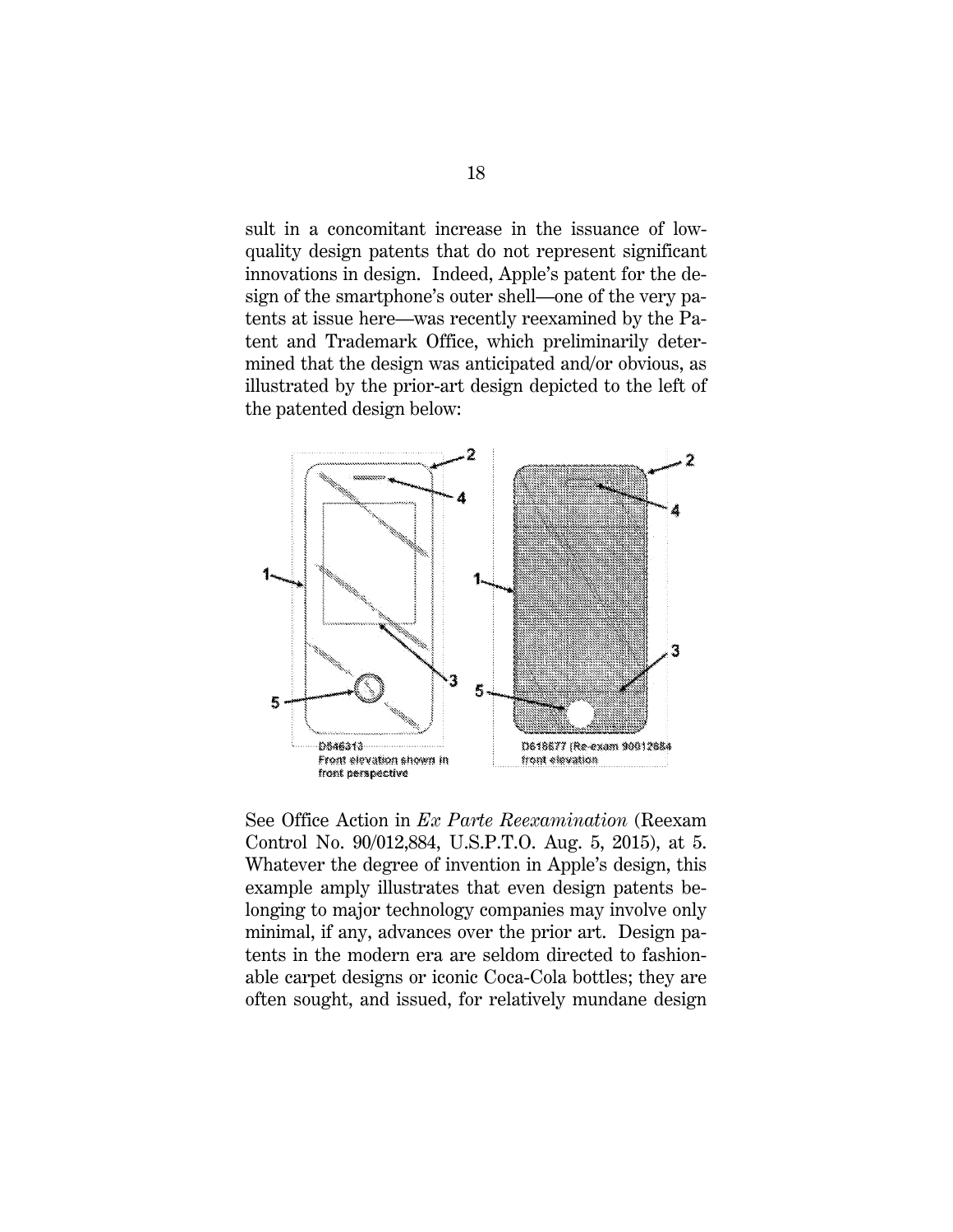features. If allowed to stand, the Federal Circuit's decision would encourage the procurement and assertion of more low-quality, marginally innovative design patents, in the hopes that those patents will be infringed by the latest smartphone, laptop, or other device.

What is more, the availability of disproportionate profits from accused infringers of design patents would reduce innovation. This Court has recognized that the activities of "patent trolls" "impose a harmful tax on innovation." *Commil USA, LLC* v. *Cisco Systems, Inc.*, 135 S. Ct. 1920, 1930 (2015) (internal quotation marks and citation omitted). If allowed to stand, the Federal Circuit's decision would provide design patentees with a cudgel that they can use as "a bargaining tool to charge exorbitant fees to companies that seek to buy licenses to practice the patent." *eBay Inc.* v. *Mercexchange, L.L.C.*, 547 U.S. 388, 396 (2006) (Kennedy, J., concurring). Those exorbitant fees, and the inevitable concomitant litigation costs, necessarily come out of the research and development budgets of technology companies, further hampering innovation. A recent study concluded that such fees and costs may reduce research and development spending in such companies by as much as 48%. See James Bessen, *The Evidence Is In: Patent Trolls Do Hurt Innovation*, Harvard Business Review (Nov. 2014) <goo.gl/XJnWVT>. Such a prospect is particularly troubling where, as here, "the patented invention is but a small component of the product the companies seek to produce." *eBay*, 547 U.S. at 396 (Kennedy, J., concurring).

All of the foregoing problems can be avoided by interpreting the phrase "article of manufacture" to mean the component of a complex product that is covered by the relevant design patent, rather than the entire product. Such an interpretation would rightly limit a patent